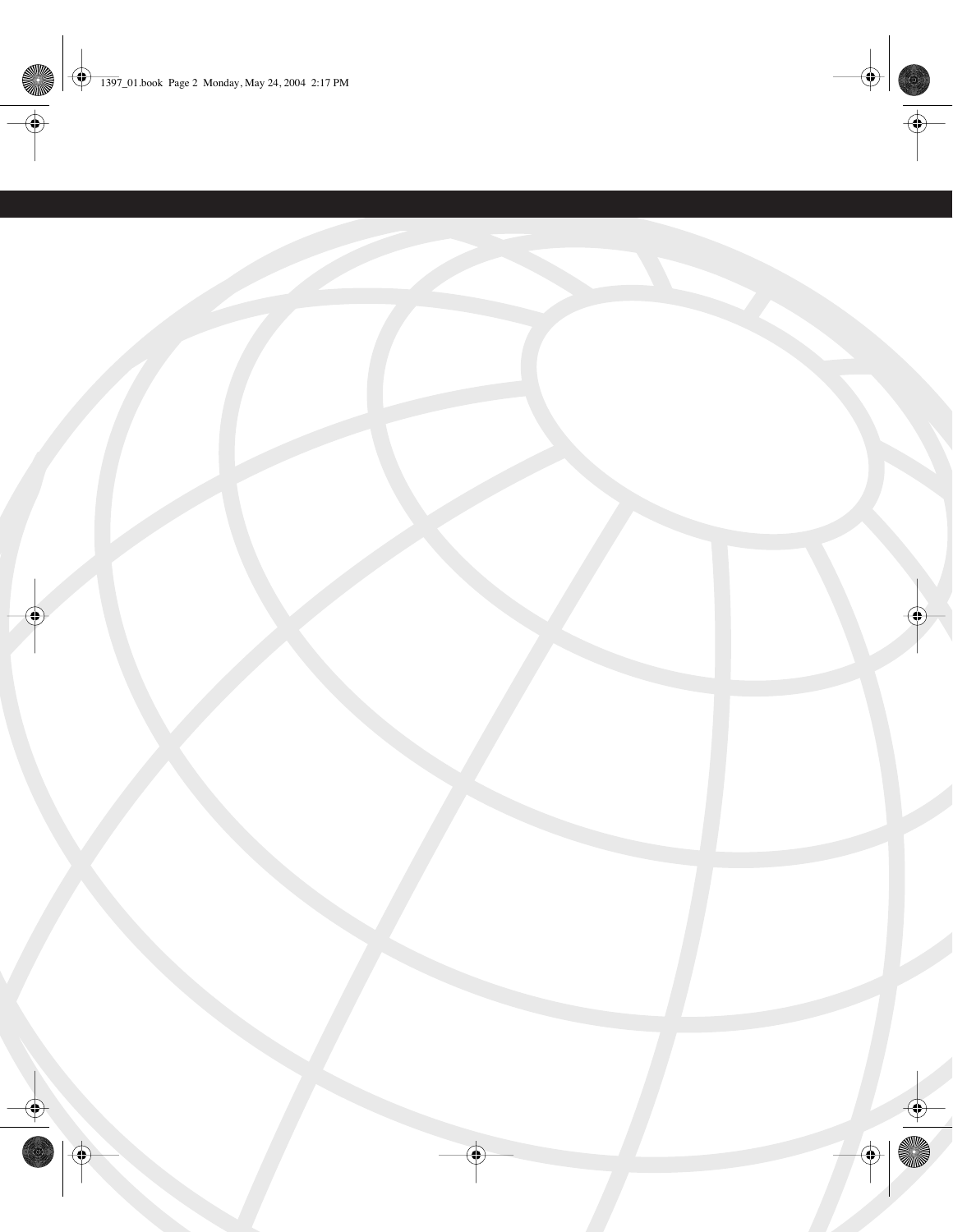# **Planning the CallManager Implementation**

Cisco IP Telephony operates at a system level by interacting with many different IP Telephony components: CallManager, IP phones, gateways, applications, and much more. The system as a whole must be properly configured and maintained to ensure a smooth, successful deployment. This book highlights those best practices that aid in a successful deployment, and this chapter helps you ensure that all aspects of the IP Telephony solution work together seamlessly to meet business objectives and fulfill user expectations.

You'll notice a strong focus on PBX migration in this chapter because this type of installation is becoming the most prevalent. However, successful implementations of any telephony solution depend on careful planning. Most steps covered in this chapter apply equally well to green field deployments (new installations with no prior IP telephony) because most users have experienced phone systems before and have a standard set of expectations. A good plan ensures a smooth, methodical, documented deployment of the complete Cisco CallManager solution. This chapter focuses first on the current environment as it covers these topics:

- Assessing and documenting the current network infrastructure to ensure proper quality of service (QoS), availability, and security
- Documenting the existing and desired dial plan, classes of service, analog requirements, recording needs, and the call detail record (CDR) method to ensure transparency of operation
- Talking with existing users to determine the current applications in use, phone usage patterns, and most-used features
- Understanding the various add-on hardware in use by end users, including headsets, conference room microphones, amplifiers, wallboards (used in call centers for displaying real-time queue statistics), and recording equipment
- Choosing Cisco equipment

Then the focus of the chapter progresses to the actual implementation of the solution, with topics such as:

- Creating various templates for phone creation
- Selecting training topics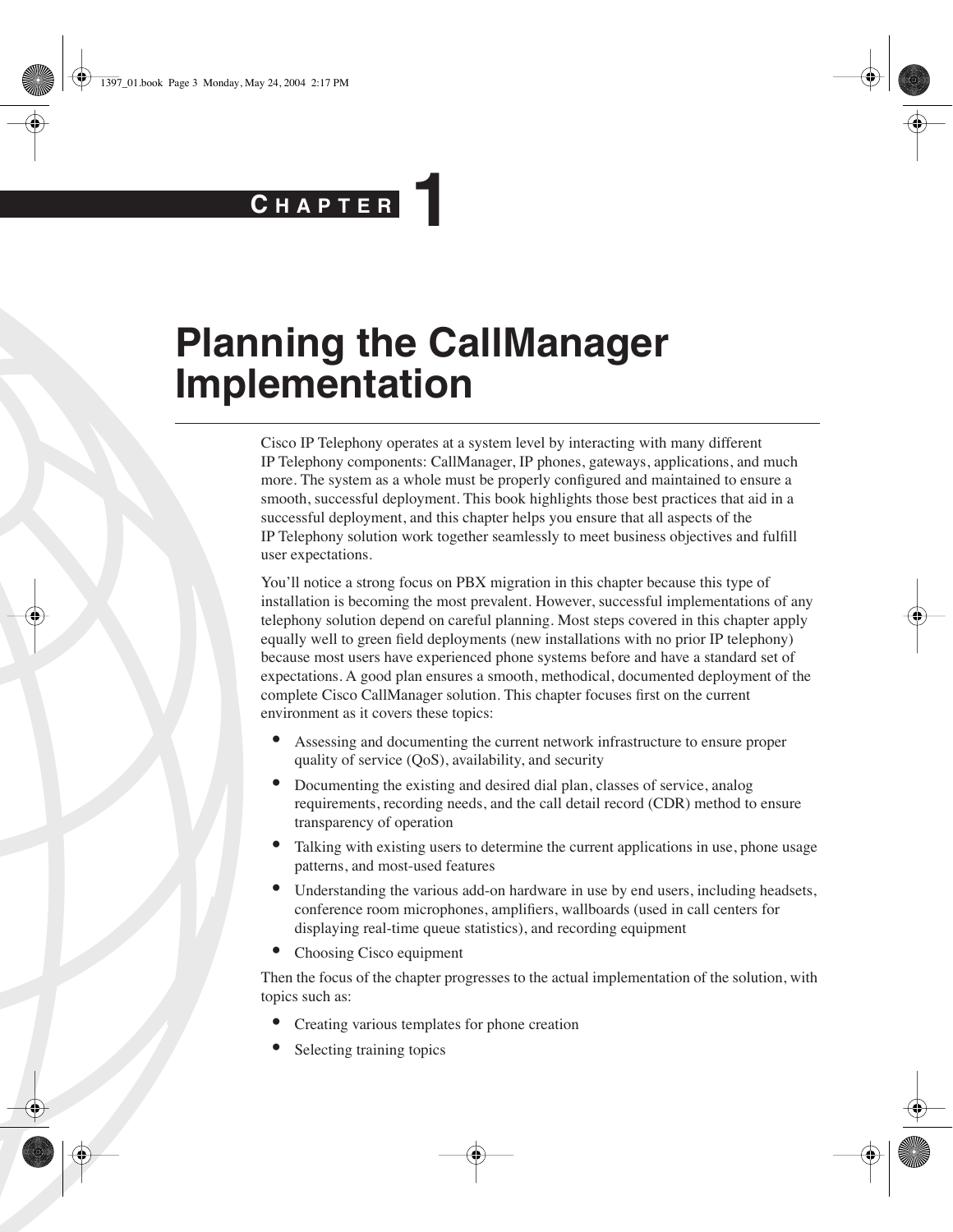- Establishing a rollout plan
- Developing a second-day support plan
- Creating a problem reporting and escalation plan
- Establishing operations procedures

# **Read the Solution Reference Network Designs**

This book is not meant to be a design guide. Cisco Solution Reference Network Designs (SRND), shown in Figure 1-1, provide guidelines for designing network infrastructures. The SRNDs are based on the experiences of many Cisco customers and engineers and give you information that outlines the best deployments. The SRNDs supply design guidance to implement an overall network architecture. There's no reason to repeat that information here, because all the SRNDs can be found on Cisco.com at either of the following links:

http://www.cisco.com/go/srnd http://www.cisco.com/warp/public/779/largeent/it/ese/srnd.html

**Figure 1-1** *SRNDs on Cisco.com*

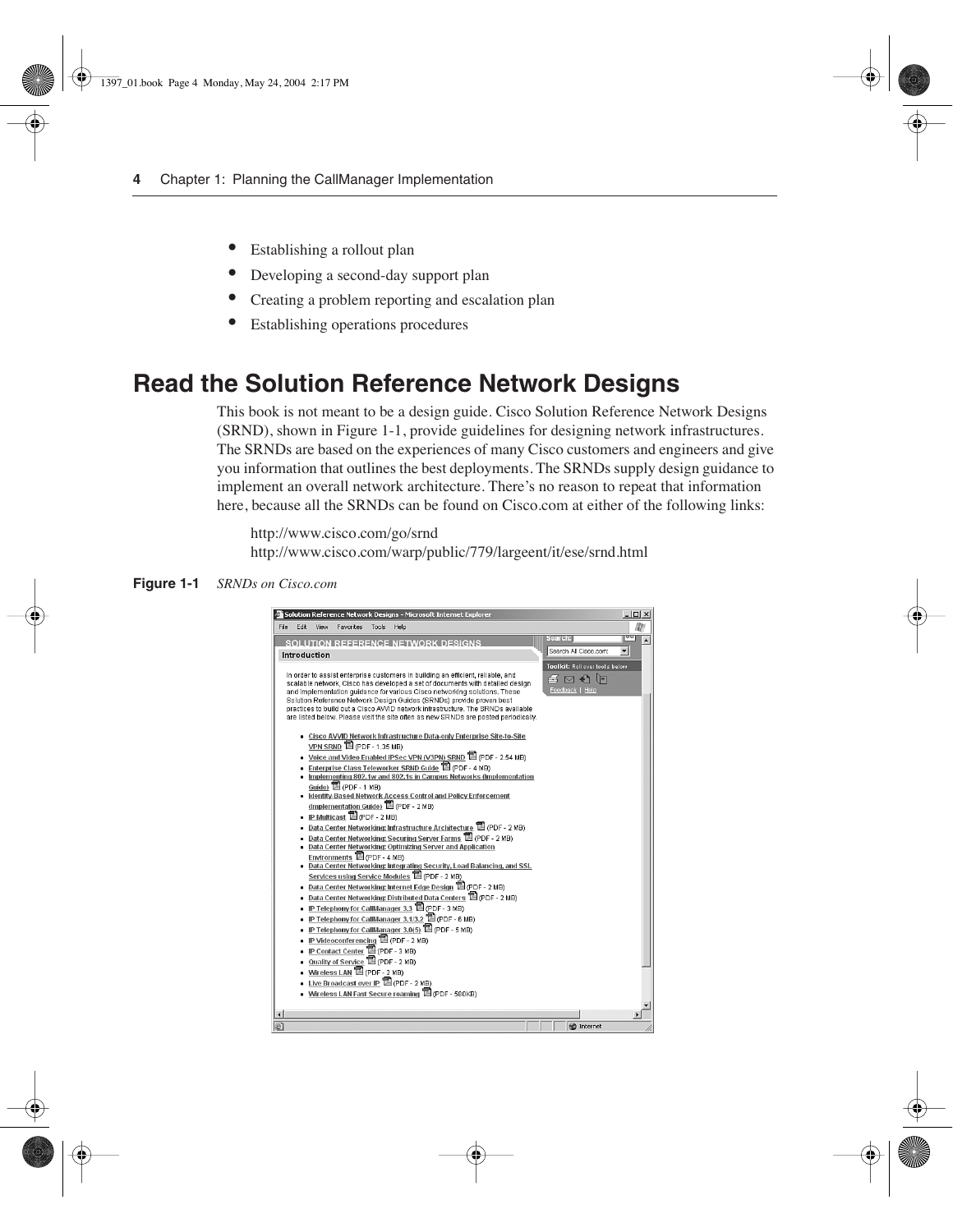# **Check the Compatibility Matrix**

Cisco posts a compatibility matrix on Cisco.com (see Figure 1-2) that helps you determine whether the parts of the IP telephony system you want to deploy are compatible with other parts. You need to be certain that all upgrades, firmware loads, applications, gateways, and other hardware devices are compatible with the version of CallManager you plan to deploy. Access the compatibility matrix at the following link or search Cisco.com for "CallManager compatibility matrix" (when you get the search results, look for the Cisco recommendation to the right of the results screen):

http://www.cisco.com/univercd/cc/td/doc/product/voice/c\_callmg/ccmcomp.htm

**Figure 1-2** *CallManager Compatibility Matrix on Cisco.com*

| Edit<br>View<br>Favorites<br>Tools<br>Help<br>Ð<br>Address a http://www.cisco.com/univercd/cc/td/doc/product/voice/c_callmg/ccmcomp.htm<br>$\overline{\phantom{a}}$<br>Cisco CallManager Compatibility Matrix<br>Last Updated 1/29/04<br>1/29/04--Added CCM 4.0 and all applicable compatible applications<br>9/12/03--Added CER 1.2(1), Unity 4.0(3) and TSP 7.0.3, Updates to ITEM 1.3<br>8/28/03--Added OS upgrade 2000.2.5<br>Print document using landscape layout.<br>Content:<br>1. Supported Upgrades: Versions of CallManager from which you can upgrade<br>2. Default Loads Included with CallManager<br>3. Compatible Cisco Software Application Versions<br>4. Compatible Gateway and Other Device Versions<br>5. Additional Requirements to Ensure Compatibility<br>6. IP Communications System Test Releases<br>Individual Cisco Voice Products Documentation<br>Cisco IP Telephony Operating System, SQL Server and Security Updates<br><b>CallManager Versions</b><br>4.0(1)<br>3.3(3)<br>3.3(2)<br>3.2(3)<br>Release Date<br>1/29/2004<br>7/7/2003<br>12/23/2002<br>3/27/2003<br><b>Supported CallManager Upgrades</b><br>3.1(4a) 3.1(4b) 3.2(2a) 3.2(2c)<br>Upgrade from 3.2(3) is not<br>3.1(4a), 3.1(4b), 3.2(2a), 3.2(2c),<br>supported due to defect. Go to 3.3 3.0(12), 3.1(3a), 3.1(4a), 3.1(4b),<br>3.2(2c), 3.2(3), 3.3(2), 3.3(3)<br>3.2(3), 3.3(2)<br>(3) for upgrade support. Minimum<br>3.2(2a), 3.2(2o). Minimum SQL7<br>Minimum SQL2k sp3 and OS<br>Uparade from the following<br>Minimum SQL2k sp3 and OS<br>SQL2k sp2 and OS 2000.2.3<br>sp4 and OS 2000.2.3 required<br><b>CallManager Releases</b><br>2000.2.5sr2 required prior to upgrade<br>2000.2.4 required prior to upgrade<br>required prior to upgrade<br>prior to upgrade<br>Default Loads in CallManager<br>A001D031<br>A001D031<br>A001D031<br>Analog Access - AS<br>A001D031<br>Analog Access - AT<br>A001D031<br>A001D031<br>A001D031<br>A001D031<br>Analog Access W/S-106624<br>A00204000006<br>400203030017<br>A00203030012<br>A00203010046<br><b>D</b> Internet |                                | <b>Cisco CallManager Compatibility Matrix - Microsoft Internet Explorer</b> |  | $ \Box$ $\times$ |
|---------------------------------------------------------------------------------------------------------------------------------------------------------------------------------------------------------------------------------------------------------------------------------------------------------------------------------------------------------------------------------------------------------------------------------------------------------------------------------------------------------------------------------------------------------------------------------------------------------------------------------------------------------------------------------------------------------------------------------------------------------------------------------------------------------------------------------------------------------------------------------------------------------------------------------------------------------------------------------------------------------------------------------------------------------------------------------------------------------------------------------------------------------------------------------------------------------------------------------------------------------------------------------------------------------------------------------------------------------------------------------------------------------------------------------------------------------------------------------------------------------------------------------------------------------------------------------------------------------------------------------------------------------------------------------------------------------------------------------------------------------------------------------------------------------------------------------------------------------------------------------------------------------------------------------------------------------------------------------------------------------------------------------------------------------------------|--------------------------------|-----------------------------------------------------------------------------|--|------------------|
|                                                                                                                                                                                                                                                                                                                                                                                                                                                                                                                                                                                                                                                                                                                                                                                                                                                                                                                                                                                                                                                                                                                                                                                                                                                                                                                                                                                                                                                                                                                                                                                                                                                                                                                                                                                                                                                                                                                                                                                                                                                                     | File                           |                                                                             |  | m                |
|                                                                                                                                                                                                                                                                                                                                                                                                                                                                                                                                                                                                                                                                                                                                                                                                                                                                                                                                                                                                                                                                                                                                                                                                                                                                                                                                                                                                                                                                                                                                                                                                                                                                                                                                                                                                                                                                                                                                                                                                                                                                     |                                |                                                                             |  | Go               |
|                                                                                                                                                                                                                                                                                                                                                                                                                                                                                                                                                                                                                                                                                                                                                                                                                                                                                                                                                                                                                                                                                                                                                                                                                                                                                                                                                                                                                                                                                                                                                                                                                                                                                                                                                                                                                                                                                                                                                                                                                                                                     |                                |                                                                             |  |                  |
|                                                                                                                                                                                                                                                                                                                                                                                                                                                                                                                                                                                                                                                                                                                                                                                                                                                                                                                                                                                                                                                                                                                                                                                                                                                                                                                                                                                                                                                                                                                                                                                                                                                                                                                                                                                                                                                                                                                                                                                                                                                                     |                                |                                                                             |  |                  |
|                                                                                                                                                                                                                                                                                                                                                                                                                                                                                                                                                                                                                                                                                                                                                                                                                                                                                                                                                                                                                                                                                                                                                                                                                                                                                                                                                                                                                                                                                                                                                                                                                                                                                                                                                                                                                                                                                                                                                                                                                                                                     |                                |                                                                             |  |                  |
|                                                                                                                                                                                                                                                                                                                                                                                                                                                                                                                                                                                                                                                                                                                                                                                                                                                                                                                                                                                                                                                                                                                                                                                                                                                                                                                                                                                                                                                                                                                                                                                                                                                                                                                                                                                                                                                                                                                                                                                                                                                                     |                                |                                                                             |  |                  |
|                                                                                                                                                                                                                                                                                                                                                                                                                                                                                                                                                                                                                                                                                                                                                                                                                                                                                                                                                                                                                                                                                                                                                                                                                                                                                                                                                                                                                                                                                                                                                                                                                                                                                                                                                                                                                                                                                                                                                                                                                                                                     |                                |                                                                             |  |                  |
|                                                                                                                                                                                                                                                                                                                                                                                                                                                                                                                                                                                                                                                                                                                                                                                                                                                                                                                                                                                                                                                                                                                                                                                                                                                                                                                                                                                                                                                                                                                                                                                                                                                                                                                                                                                                                                                                                                                                                                                                                                                                     |                                |                                                                             |  |                  |
|                                                                                                                                                                                                                                                                                                                                                                                                                                                                                                                                                                                                                                                                                                                                                                                                                                                                                                                                                                                                                                                                                                                                                                                                                                                                                                                                                                                                                                                                                                                                                                                                                                                                                                                                                                                                                                                                                                                                                                                                                                                                     |                                |                                                                             |  |                  |
|                                                                                                                                                                                                                                                                                                                                                                                                                                                                                                                                                                                                                                                                                                                                                                                                                                                                                                                                                                                                                                                                                                                                                                                                                                                                                                                                                                                                                                                                                                                                                                                                                                                                                                                                                                                                                                                                                                                                                                                                                                                                     |                                |                                                                             |  |                  |
|                                                                                                                                                                                                                                                                                                                                                                                                                                                                                                                                                                                                                                                                                                                                                                                                                                                                                                                                                                                                                                                                                                                                                                                                                                                                                                                                                                                                                                                                                                                                                                                                                                                                                                                                                                                                                                                                                                                                                                                                                                                                     |                                |                                                                             |  |                  |
|                                                                                                                                                                                                                                                                                                                                                                                                                                                                                                                                                                                                                                                                                                                                                                                                                                                                                                                                                                                                                                                                                                                                                                                                                                                                                                                                                                                                                                                                                                                                                                                                                                                                                                                                                                                                                                                                                                                                                                                                                                                                     |                                |                                                                             |  |                  |
|                                                                                                                                                                                                                                                                                                                                                                                                                                                                                                                                                                                                                                                                                                                                                                                                                                                                                                                                                                                                                                                                                                                                                                                                                                                                                                                                                                                                                                                                                                                                                                                                                                                                                                                                                                                                                                                                                                                                                                                                                                                                     |                                |                                                                             |  |                  |
|                                                                                                                                                                                                                                                                                                                                                                                                                                                                                                                                                                                                                                                                                                                                                                                                                                                                                                                                                                                                                                                                                                                                                                                                                                                                                                                                                                                                                                                                                                                                                                                                                                                                                                                                                                                                                                                                                                                                                                                                                                                                     | <b>Detailed Documentation:</b> |                                                                             |  |                  |
|                                                                                                                                                                                                                                                                                                                                                                                                                                                                                                                                                                                                                                                                                                                                                                                                                                                                                                                                                                                                                                                                                                                                                                                                                                                                                                                                                                                                                                                                                                                                                                                                                                                                                                                                                                                                                                                                                                                                                                                                                                                                     |                                |                                                                             |  |                  |
|                                                                                                                                                                                                                                                                                                                                                                                                                                                                                                                                                                                                                                                                                                                                                                                                                                                                                                                                                                                                                                                                                                                                                                                                                                                                                                                                                                                                                                                                                                                                                                                                                                                                                                                                                                                                                                                                                                                                                                                                                                                                     |                                |                                                                             |  |                  |
|                                                                                                                                                                                                                                                                                                                                                                                                                                                                                                                                                                                                                                                                                                                                                                                                                                                                                                                                                                                                                                                                                                                                                                                                                                                                                                                                                                                                                                                                                                                                                                                                                                                                                                                                                                                                                                                                                                                                                                                                                                                                     |                                |                                                                             |  |                  |
|                                                                                                                                                                                                                                                                                                                                                                                                                                                                                                                                                                                                                                                                                                                                                                                                                                                                                                                                                                                                                                                                                                                                                                                                                                                                                                                                                                                                                                                                                                                                                                                                                                                                                                                                                                                                                                                                                                                                                                                                                                                                     |                                |                                                                             |  |                  |
|                                                                                                                                                                                                                                                                                                                                                                                                                                                                                                                                                                                                                                                                                                                                                                                                                                                                                                                                                                                                                                                                                                                                                                                                                                                                                                                                                                                                                                                                                                                                                                                                                                                                                                                                                                                                                                                                                                                                                                                                                                                                     |                                |                                                                             |  |                  |
|                                                                                                                                                                                                                                                                                                                                                                                                                                                                                                                                                                                                                                                                                                                                                                                                                                                                                                                                                                                                                                                                                                                                                                                                                                                                                                                                                                                                                                                                                                                                                                                                                                                                                                                                                                                                                                                                                                                                                                                                                                                                     |                                |                                                                             |  |                  |
|                                                                                                                                                                                                                                                                                                                                                                                                                                                                                                                                                                                                                                                                                                                                                                                                                                                                                                                                                                                                                                                                                                                                                                                                                                                                                                                                                                                                                                                                                                                                                                                                                                                                                                                                                                                                                                                                                                                                                                                                                                                                     |                                |                                                                             |  |                  |
|                                                                                                                                                                                                                                                                                                                                                                                                                                                                                                                                                                                                                                                                                                                                                                                                                                                                                                                                                                                                                                                                                                                                                                                                                                                                                                                                                                                                                                                                                                                                                                                                                                                                                                                                                                                                                                                                                                                                                                                                                                                                     |                                |                                                                             |  |                  |
|                                                                                                                                                                                                                                                                                                                                                                                                                                                                                                                                                                                                                                                                                                                                                                                                                                                                                                                                                                                                                                                                                                                                                                                                                                                                                                                                                                                                                                                                                                                                                                                                                                                                                                                                                                                                                                                                                                                                                                                                                                                                     |                                |                                                                             |  |                  |
|                                                                                                                                                                                                                                                                                                                                                                                                                                                                                                                                                                                                                                                                                                                                                                                                                                                                                                                                                                                                                                                                                                                                                                                                                                                                                                                                                                                                                                                                                                                                                                                                                                                                                                                                                                                                                                                                                                                                                                                                                                                                     |                                |                                                                             |  |                  |
|                                                                                                                                                                                                                                                                                                                                                                                                                                                                                                                                                                                                                                                                                                                                                                                                                                                                                                                                                                                                                                                                                                                                                                                                                                                                                                                                                                                                                                                                                                                                                                                                                                                                                                                                                                                                                                                                                                                                                                                                                                                                     |                                |                                                                             |  |                  |
|                                                                                                                                                                                                                                                                                                                                                                                                                                                                                                                                                                                                                                                                                                                                                                                                                                                                                                                                                                                                                                                                                                                                                                                                                                                                                                                                                                                                                                                                                                                                                                                                                                                                                                                                                                                                                                                                                                                                                                                                                                                                     |                                |                                                                             |  |                  |

# **Assess the Current Data Infrastructure**

The most important aspect of a successful implementation is ensuring that your data infrastructure is stable before you attempt to deploy voice applications. There are many factors to consider. QoS, availability, and security are the top three. The following sections help you determine whether the network can support the level of service to which telephony users are accustomed.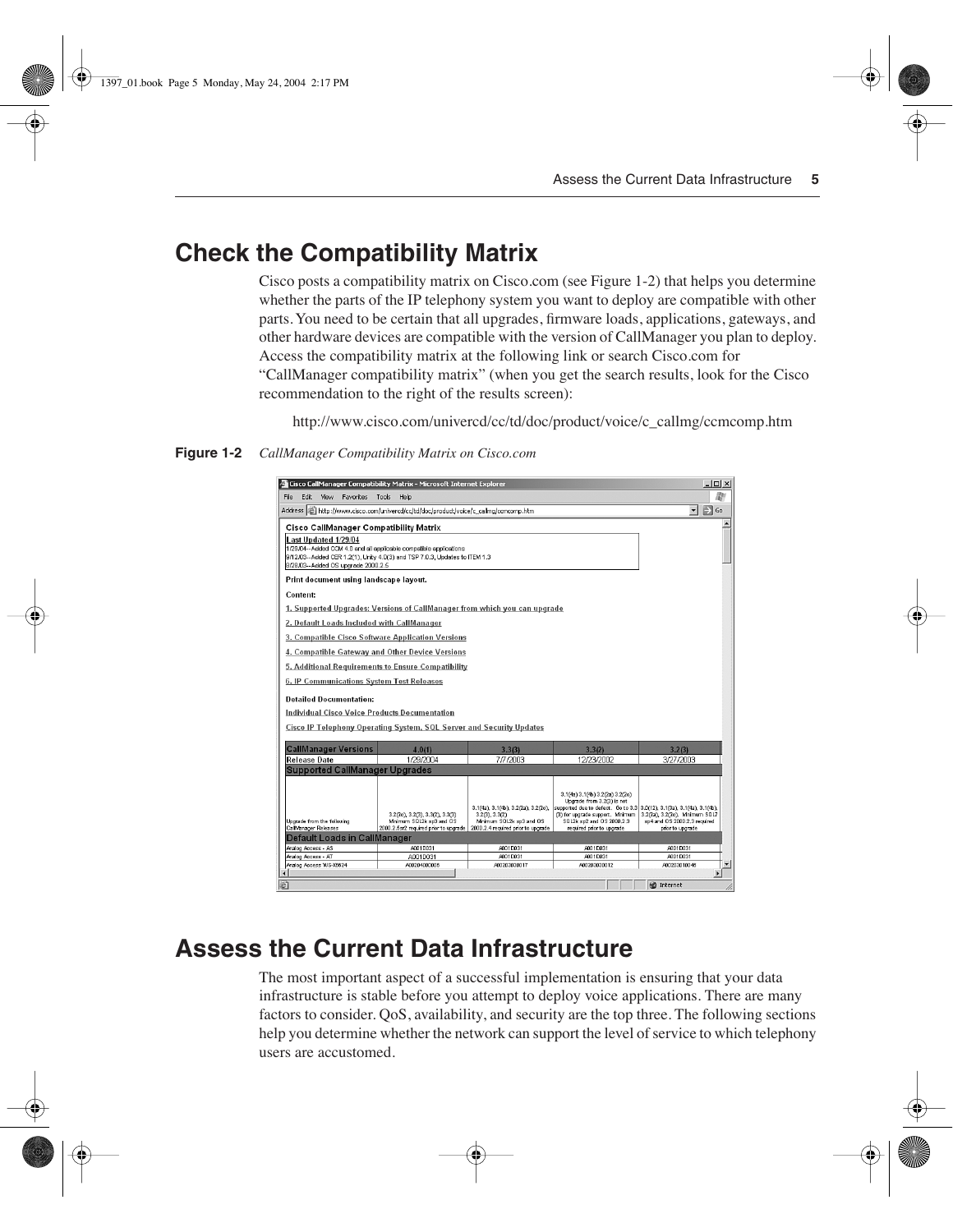#### **Implement Quality of Service**

Voice is a delay-sensitive application. You have to ensure that the network components can support consistent delay characteristics to keep voice sounding natural and smooth. You have to configure the network devices to provide a priority queue for voice packets in case network congestion occurs. For a complete guide to implementing QoS, read "Cisco AVVID Network Infrastructure Enterprise Quality of Service Design," available at the following link or search Cisco.com for "Quality of Service Solutions Reference Network Design" or "Cisco AVVID Network Infrastructure."

http://www.cisco.com/application/pdf/en/us/guest/netsol/ns17/c649/ ccmigration\_09186a00800d67ed.pdf

#### **Maintain the Highest Availability Possible**

Network availability has many facets. To maintain the highest level of availability, focus on power and network design, as discussed in the following sections.

#### Make Sure You Have an Uninterruptible Power Supply

To maintain service in the event of a power failure, you should provide uninterruptible power for all network devices, such as servers, switches, and routers. Whether you rackmount uninterruptible power supplies (UPS) in each closet or provide a centralized UPS for the entire building, redundant power is crucial. When putting UPSs in your closets, the most important decisions are how long the battery backup must last and what receptacles your switches should use. In addition, it's important to use a UPS that conditions power so that you can protect your switching equipment from power spikes.

#### Ensure an Optimum Operational Environment

All network devices should be placed in locations with stable environmental characteristics such as adequate heat dissipation, ventilation, and air conditioning. Excessive heat has a large impact on mean time between failures (MTBF). Although it is surprising, some deployments actually store servers and switches in broom closets and under desks. Improper care of your equipment contributes to environmental and security hazards that can disable or degrade your voice deployment. Security is discussed in detail in Chapter 6, "Securing the Environment."

For exact specifications on operating temperatures, see the data sheets posted on Cisco.com at the following link. You also can search Cisco.com for the phrase "data sheet" coupled with the product name (for example, "CallManager Attendant Console data sheet" or "Cisco CallManager version data sheet").

http://www.cisco.com/en/US/products/sw/voicesw/ps556/ products\_data\_sheets\_list.html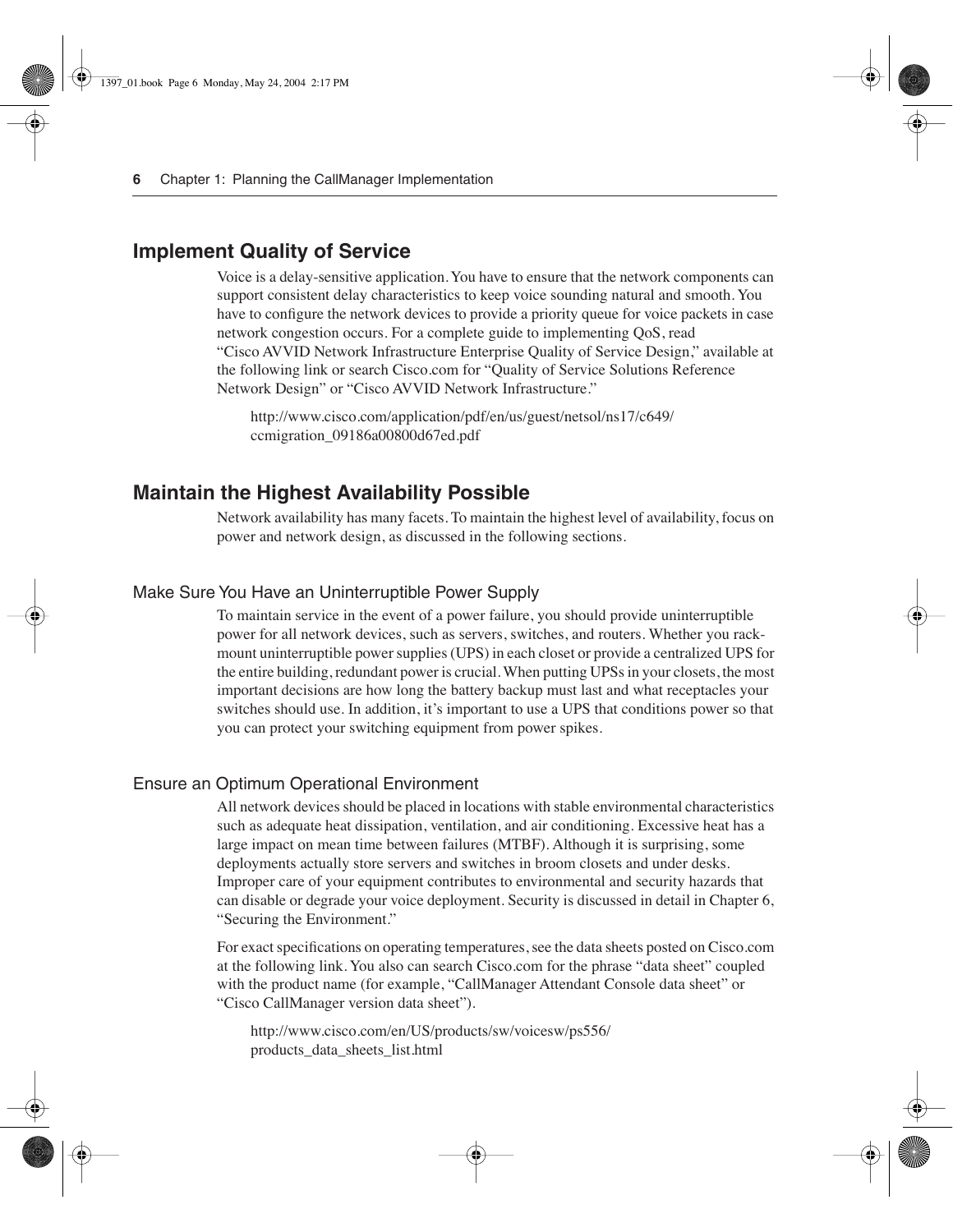#### Build Redundancy into Your Network Design

Your network design should have a redundant core (central site) and distribution layer switching. Network designs that employ a single switch in the distribution layer with two supervisor modules do not provide the desired level of redundancy. Should you incur a software bug that causes the switch to reset spontaneously, an entire building could be adversely affected. For more information on network designs, see the "Cisco IP Telephony Solution Reference Network Design" document at the following link, or search Cisco.com for "CallManager SRND."

http://www.cisco.com/application/pdf/en/us/guest/netsol/ns268/c649/ ccmigration\_09186a008017bb4a.pdf

**NOTE** In traditional PBX deployments, one best practice is the wiring of user ports in a given area to different line cards on the PBX. In this case, a line card outage would not result in an entire area or department being without phone service. This technique can be replicated on the data network, but if you have an existing network, it takes a significant amount of labor to recable each wiring closet. You must weigh the cost versus the benefit in your environment.

> A separate server farm layer in your network, connected in a redundant fashion to the core, is highly recommended. This lets you keep servers off the core and distribution switches, which is critical to running a network that can be upgraded and maintained without service interruption. When servers are attached to core and distribution layer switches, performing upgrades and maintenance is more difficult, because rebooting a switch after an upgrade causes a server outage. If you are a voice support person, be sure to work with your data networking team to follow the network design recommendations outlined in the SRND.

#### **Security**

It's critical to ensure that the data network is as secure as possible before adding voice. When planning for IP telephony, you should take many security facets into account:

- **Physical security**—First and foremost, physical security is important. At a bare minimum, do not leave any network devices, including servers, routers, and switches, in open areas that do not have locked doors. Keep access limited to key individuals, and, if possible, use electronic door locks that provide an access log.
- **Virus/worm mitigation**—Mitigating the effect of viruses and worms is important at both the network and server level. At the network level, viruses and worms consume bandwidth resources that can adversely affect communications between the various devices. At the server level, they can attack the various IP telephony servers and render them unusable.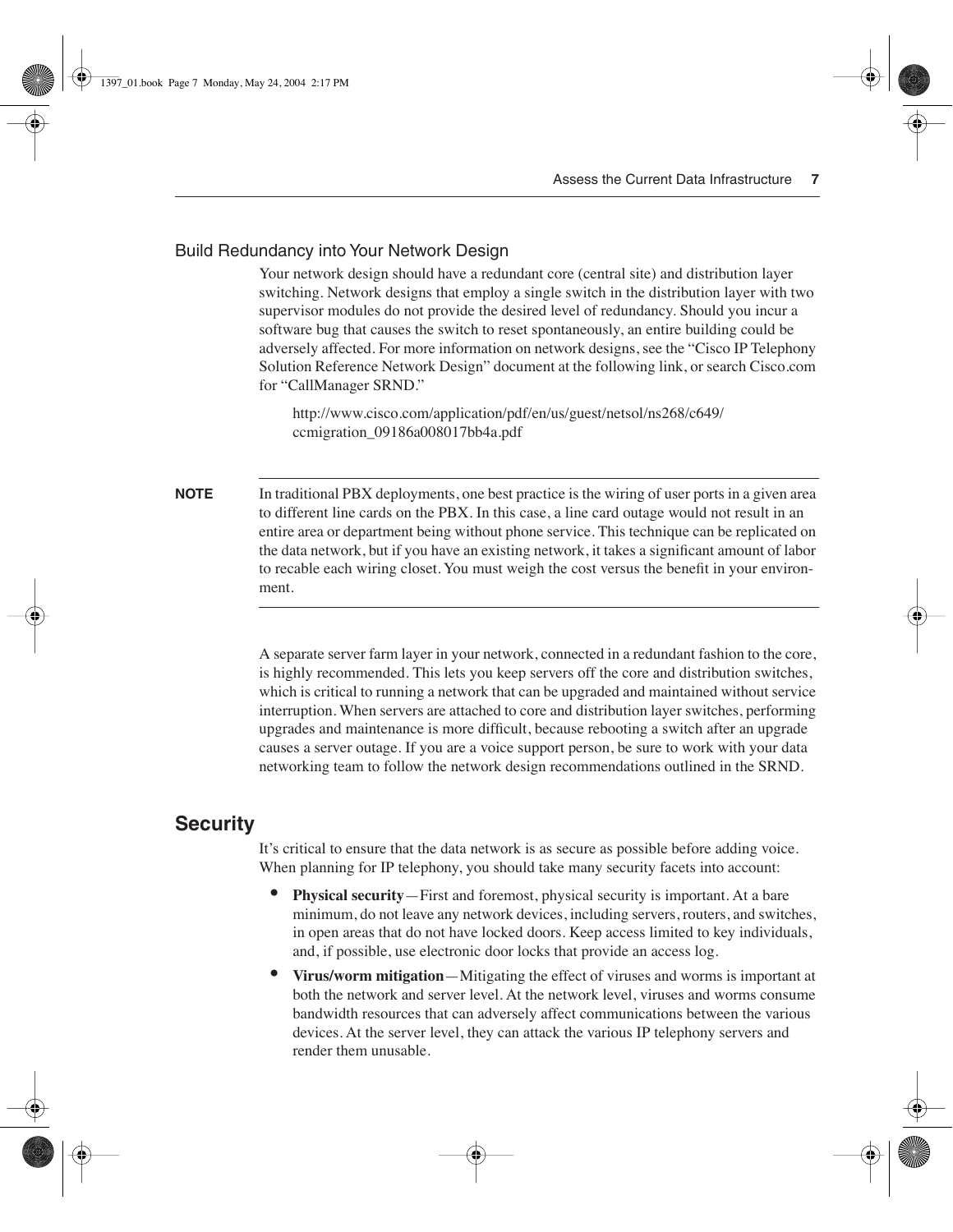At a bare minimum, you should run Cisco Security Agent (CSA) on all IP telephony servers. CSA is provided in a headless version free of charge from Cisco. To download it, go to the following link or search Cisco.com for "Cisco Security Agent":

http://www.cisco.com/en/US/products/sw/secursw/ps5057/index.html

- **Layer 2 security**—Unprotected IP networks are vulnerable to various man-in-themiddle attacks, Dynamic Host Configuration Protocol (DHCP) rogue server attacks, DHCP starvation, and Address Resolution Protocol (ARP) spoofing/poisoning attacks. Cisco has enabled IOS and CatOS software to defeat these attacks. Features such as port security, DHCP snooping, dynamic ARP inspection, and IP SourceGuard mitigate these attacks and keep the network available for IP telephony use. See Chapter 6 for more information.
- **Routing protocol security**—Use neighbor authentication when configuring your routing protocols. Without it, hackers can form neighbor adjacencies with your routers and inject invalid routes into the network. Cisco's RIPv2, EIGRP, OSPF, and BGP implementations all support authenticated neighbors.
- **Firewall policy**—If you have a firewall between the IP voice network subnets and the traditional data subnets, be sure your firewall policy allows the passing of all necessary protocols to ensure functionality. Be ready to approach your network security group to make changes to the firewalls if applicable. For more information about security, see Chapter 6.

The key message is this: plan for security to ensure availability. Making sure your network is protected is critical to ongoing success and uptime.

For more in-depth information on security, see Chapter 6. Also refer to the white paper "SAFE: IP Telephony Security in Depth," located at the following link or search Cisco.com for "SAFE IP telephony security."

http://www.cisco.com/en/US/netsol/ns340/ns394/ns171/ns128/ networking\_solutions\_white\_paper09186a00801b7a50.shtml

## **Document the Current Data Infrastructure**

The importance of up-to-date documentation cannot be overstated. Be sure to have both physical and logical representations of the network to assist in troubleshooting. It's also essential to have copies of the topological diagrams saved in a portable format such as PNG, JPG, or GIF to give technical support personnel easy access to data. Not everyone will have identical network diagramming packages, so having documentation in a usable format speeds up the troubleshooting process.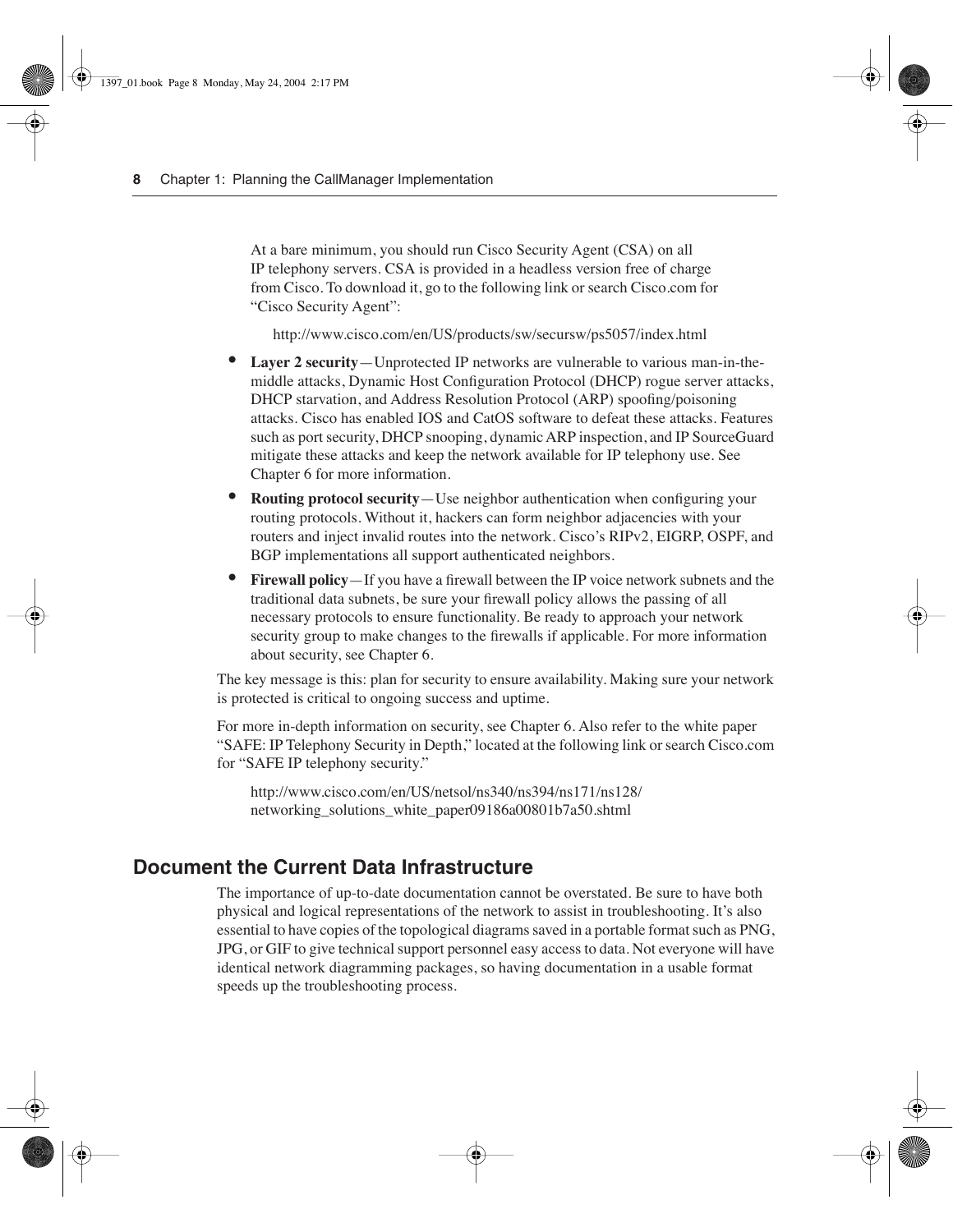# **Assess the Current Voice Environment**

Organizations profit from the unique expertise and skills of their employees and partners. A properly configured, flexible telephone system can help you take advantage of these unique skills by providing customized features at users' desktops. But deploying these customized features requires that the installer understand the skills required of each individual in the organization. Deploying appropriate phone features and eliminating unused features makes the most effective use of the system. You should inventory user requirements and skills and then categorize users into user classes. User classes are an effective method of distributing the right features and capabilities to the right users. Planning this activity before the initial installation and configuration avoids customer frustration and change orders and saves you time and money.

Creating user classes has an ongoing advantage. As new users are added to an organization or existing users are moved from one part of the organization to another, they inherit phone feature requirements associated with their new positions. Applying an existing feature template that efficiently serves users with similar job descriptions consumes less time than creating a customized template for each new user. Over the system lifetime, it is this concept of user and feature templates that saves system administrators configuration time. CallManager provides softkey templates, phone button templates, device profiles, and device pools to aid in developing user class-based configurations. In addition, Cisco provides several different phone models designed for different types of employees. For example, phones models differ in the number of line/feature buttons they provide, because some employees, such as executives or their assistants, might need more buttons than other employees.

## **Conduct a Feature Inventory and Create User Classes**

If you're migrating from an existing phone system, the simplest path to efficient inventory and classification is to use what is already at hand. In many cases, an enterprise's voice team already maintains separate spreadsheets or databases of users and the phone features associated with their jobs. Frequently, these databases associate a named user class to each user. This user class represents a set of users with equivalent requirements and skills. Common phone features are normally assigned to each phone in a given user class. In the absence of an existing spreadsheet or database, some PBXs have tools to create such databases or spreadsheets based on the existing PBX configuration. Use these tools when available to provide a good starting point. Third-party data extraction tools such as those from Unimax (http://www.unimax.com/home.php) can aid in the transition as well. You can find a list of all certified partners at the following link or search Cisco.com for "AVVID find a partner":

http://www.cisco.com/pcgi-bin/ecoa/Search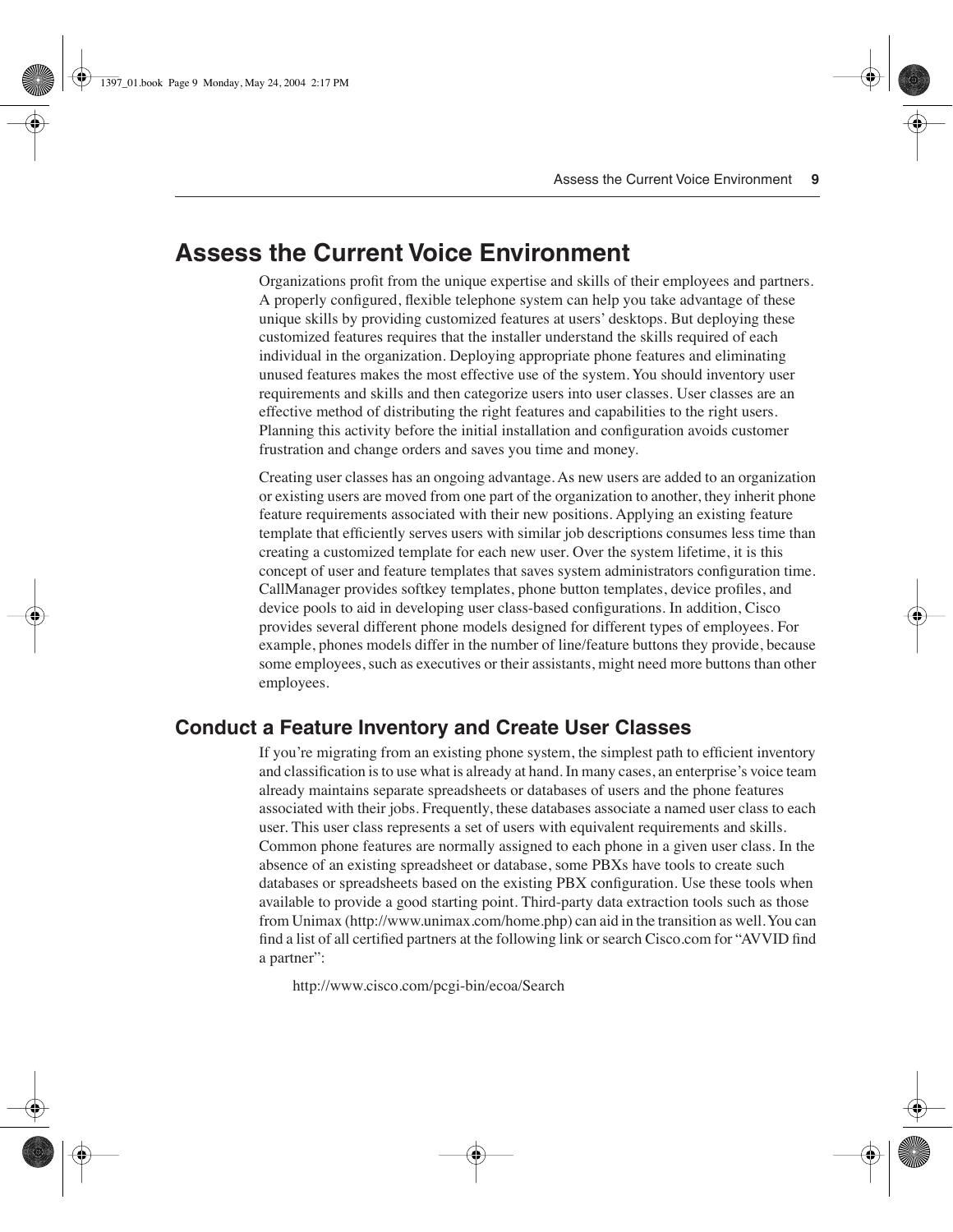Data extraction tools can form the basis of CallManager softkey and button templates. Without these tools or existing data, you would need to create the database from scratch. The accuracy and time required for this inventory are a direct function of the scope of the inventory: The broader the database, the longer it takes to create it.

The approach of gathering the inventory has two extremes—representative sample and exhaustive sample. The *representative sample* is composed of a sample of the user population that represents a reasonable percentage of each user class in the organization. The *exhaustive sample* approach requires an interview with every user in the organization. An advantage of the representative sample approach is that the time required to complete the interviews and inventory is considerably shorter than with the exhaustive sample approach. The primary disadvantage of the representative sample approach is the likelihood that one or more special user classes will fall through the cracks, necessitating follow-up interviews and inventories.

The recommended approach includes a combination of representative sample and exhaustive sample. Conduct random sample interviews of up to 10 percent of the total organization's population. Conduct a 50 percent sampling of users identified as having critical positions within the organization. When an organization has fewer than five critical users, interview and inventory all of them. In addition, consider a baseline of users across all job functions that might require special features or services. For example, users with hearing impairments have special requirements such as amplified handsets. Finally, eventspecific features associated with an event or brief task normally are not assigned as common features to a user class. An example is a malicious call trace, which might be applied to an individual's phone during a brief interval.

The first step in creating the feature inventory database from scratch is to construct a list of all users to be interviewed. List all user features and capabilities in rows, and list all the interviewees in columns. As users in the listing are interviewed, query them for the features they have used in the past and the job responsibilities they have not been able to fulfill as a result of existing phone feature deficiencies. The goal of the interview is to identify requirements as well as deficiencies in previous phone configurations that have prevented or hindered users from accomplishing their jobs. Table 1-1 is a sample interview form.

You can complete the form by devising a legend for interviewee responses, such as **R** for a required feature, **D** for a desired feature, **X** for an unused feature, and so on, and marking the interviewees' responses in the row associated with each feature. Be sure to have a second page listing all the interviewees' names so that you have a place to make notes during the interviews. You can photocopy Table 1-1 or download it (FeatureInventory.pdf) from the Cisco Press website (go to http://www.ciscopress.com/1587051397). If Table 1-1 doesn't satisfy your needs, use it as an example for the tables you design. Be sure your tables include all the features and custom IP phone services your deployment offers.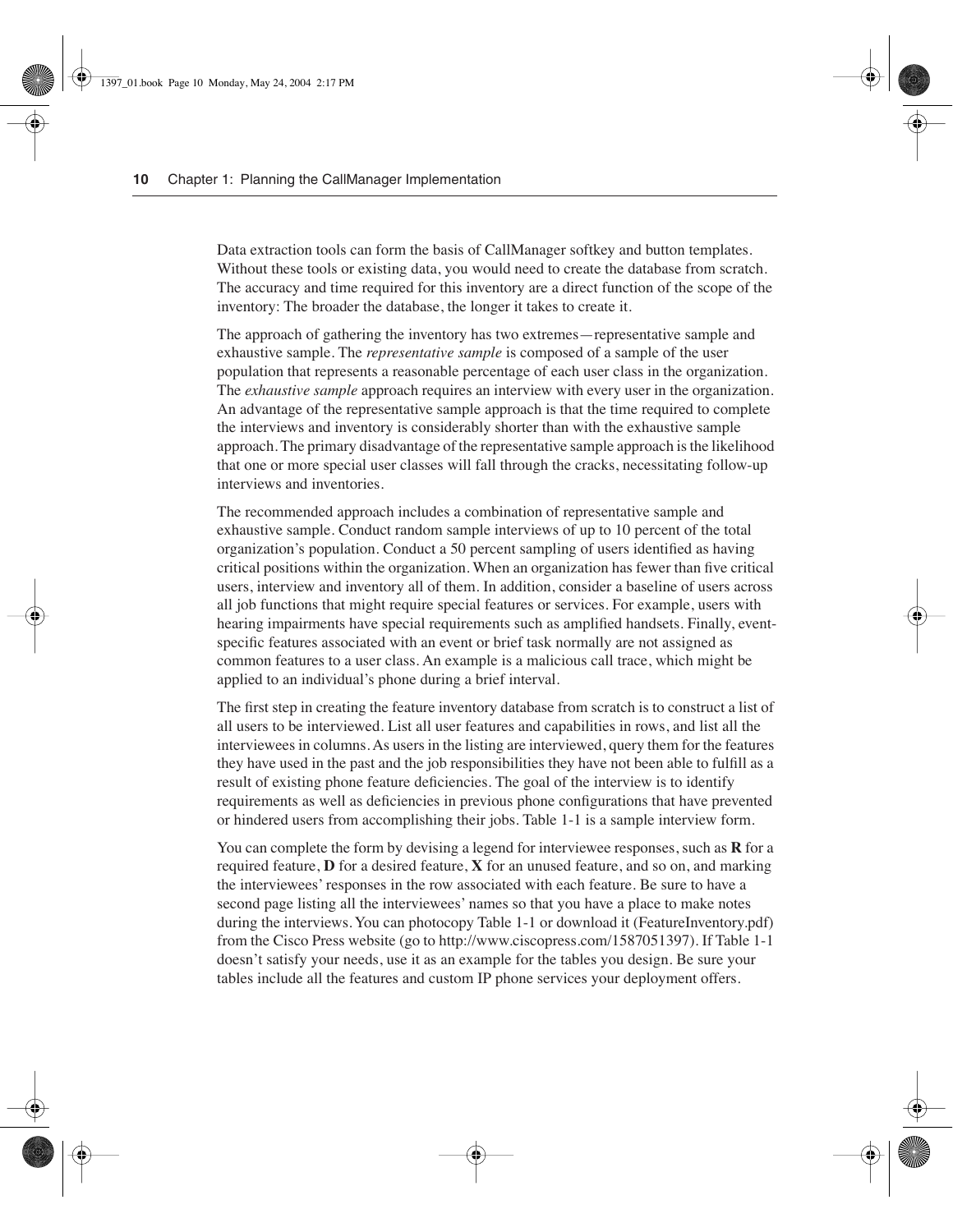#### **Table 1-1** *Sample Interview Form*

| <b>Cisco IP Telephony Feature Inventory User Group</b><br>(for example, general population or executive users) |                |                     |  |  |  |  |  |  |
|----------------------------------------------------------------------------------------------------------------|----------------|---------------------|--|--|--|--|--|--|
|                                                                                                                |                | <b>Interviewees</b> |  |  |  |  |  |  |
| <b>Features</b>                                                                                                | User Name Here |                     |  |  |  |  |  |  |
| Number of lines                                                                                                |                |                     |  |  |  |  |  |  |
| Maximum number of<br>calls at one time                                                                         |                |                     |  |  |  |  |  |  |
| Number of speed dials                                                                                          |                |                     |  |  |  |  |  |  |
| Hold                                                                                                           |                |                     |  |  |  |  |  |  |
| Redial                                                                                                         |                |                     |  |  |  |  |  |  |
| Conference                                                                                                     |                |                     |  |  |  |  |  |  |
| Meet-Me Conference                                                                                             |                |                     |  |  |  |  |  |  |
| Transfer                                                                                                       |                |                     |  |  |  |  |  |  |
| Call park                                                                                                      |                |                     |  |  |  |  |  |  |
| Call pickup                                                                                                    |                |                     |  |  |  |  |  |  |
| Group call pickup                                                                                              |                |                     |  |  |  |  |  |  |
| Auto-answer                                                                                                    |                |                     |  |  |  |  |  |  |
| Barge/cBarge                                                                                                   |                |                     |  |  |  |  |  |  |
| Call back                                                                                                      |                |                     |  |  |  |  |  |  |
| Privacy                                                                                                        |                |                     |  |  |  |  |  |  |
| Call join                                                                                                      |                |                     |  |  |  |  |  |  |
| Method of MWI<br>indication (Audible/<br>Visual/Both)                                                          |                |                     |  |  |  |  |  |  |

*continues*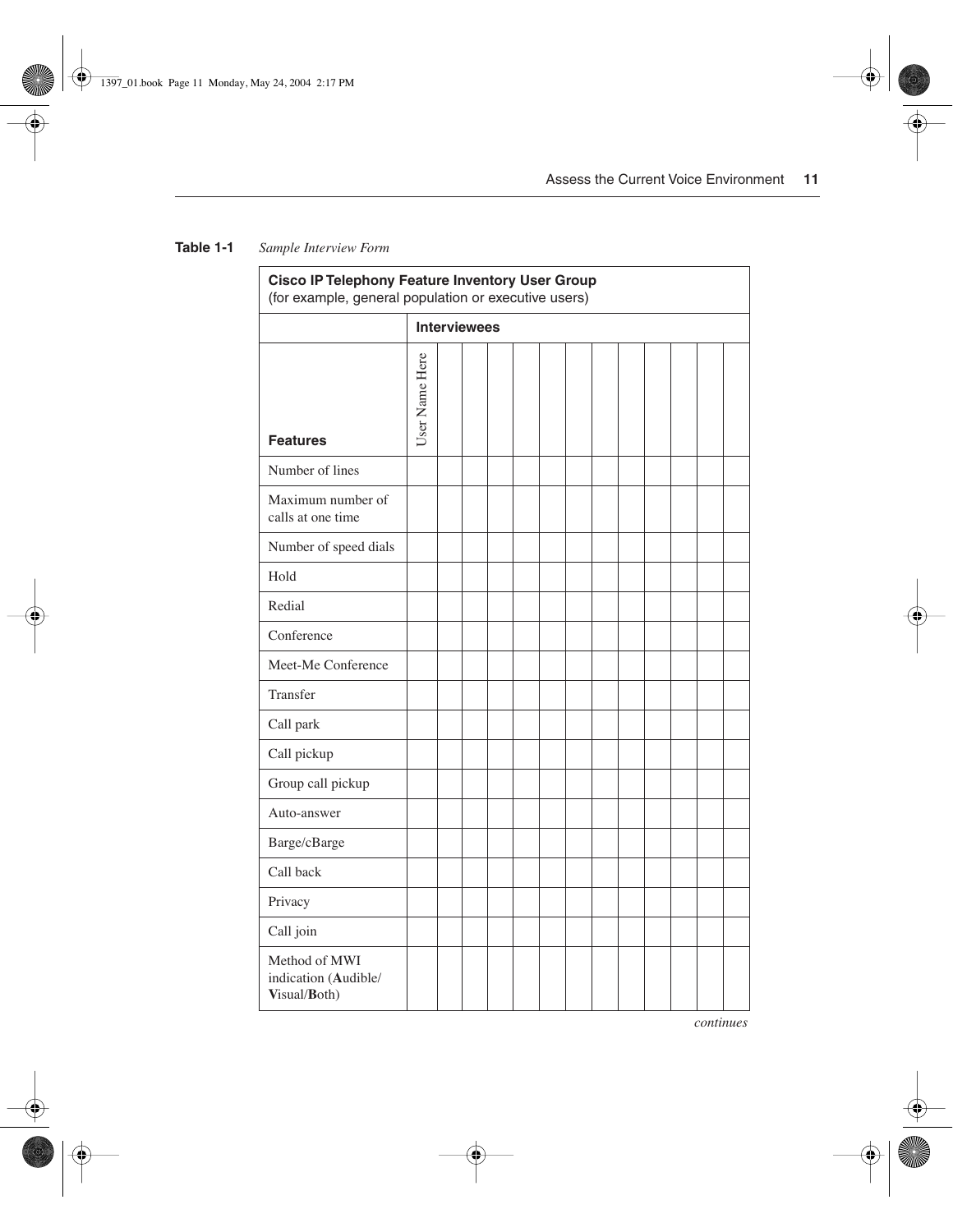| <b>Cisco IP Telephony Feature Inventory User Group</b><br>(for example, general population or executive users) |                |                     |  |  |  |  |  |  |
|----------------------------------------------------------------------------------------------------------------|----------------|---------------------|--|--|--|--|--|--|
|                                                                                                                |                | <b>Interviewees</b> |  |  |  |  |  |  |
|                                                                                                                | User Name Here |                     |  |  |  |  |  |  |
| Disable speakerphone                                                                                           |                |                     |  |  |  |  |  |  |
| Disable headset                                                                                                |                |                     |  |  |  |  |  |  |
| Extension mobility                                                                                             |                |                     |  |  |  |  |  |  |
| Malicious call trace                                                                                           |                |                     |  |  |  |  |  |  |
| Cisco IPMA                                                                                                     |                |                     |  |  |  |  |  |  |
| Preferred locale                                                                                               |                |                     |  |  |  |  |  |  |
| <b>MLPP</b>                                                                                                    |                |                     |  |  |  |  |  |  |
| SoftPhone/<br>Communicator                                                                                     |                |                     |  |  |  |  |  |  |
| Personal Fast Dials                                                                                            |                |                     |  |  |  |  |  |  |
| <b>Personal Address</b><br><b>Book</b>                                                                         |                |                     |  |  |  |  |  |  |
| Corporate directory<br>dial from web<br>(WebDialer)                                                            |                |                     |  |  |  |  |  |  |
| Personal Assistant                                                                                             |                |                     |  |  |  |  |  |  |
|                                                                                                                |                |                     |  |  |  |  |  |  |
|                                                                                                                |                |                     |  |  |  |  |  |  |

#### **Table 1-1** *Sample Interview Form (Continued)*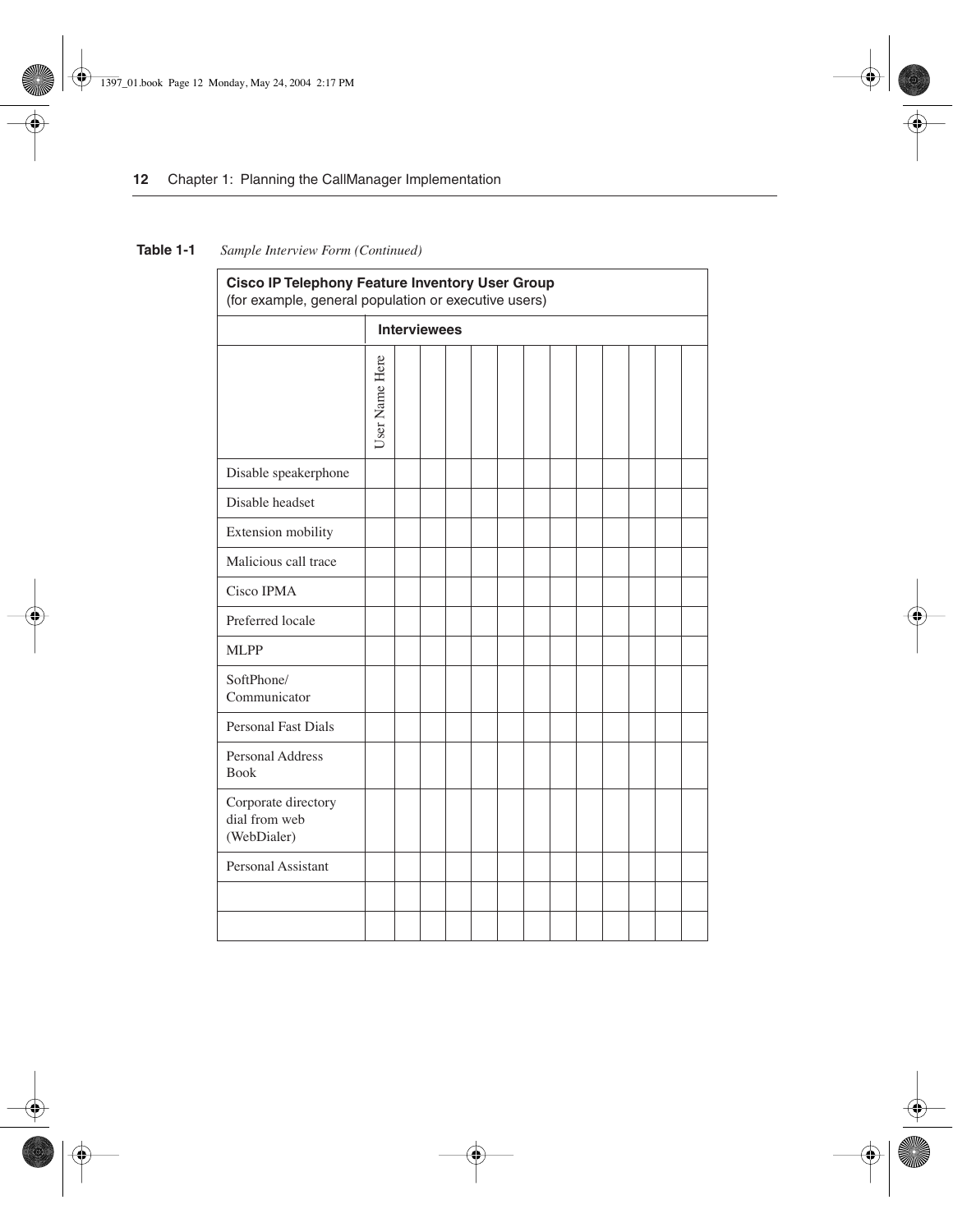**TIP** You might prefer to record your interview feedback in an application such as Microsoft Excel, which would provide greater flexibility than handwritten documents.

> Check the Cisco Press website for a free starter spreadsheet that you can use or customize for your deployment (go to http://www.ciscopress.com/1587051397). Check the site regularly for updates to the spreadsheet or the book chapters. Figure 1-3 shows the FeatureInventory.xls file that is available for download.

For future releases of CallManager, the form you use, whether Table 1-1 or the downloadable file shown in Figure 1-3, should be updated to include new features.



**Figure 1-3** *Exec Admin Tab on FeatureInventory.xls*

The interviewing sessions with members of the various user groups in your organization are also opportunities to educate users about new features, services, and capabilities that could help them work more effectively. For example, Cisco provides a broad range of mobility solutions that give mobile users choices for staying connected while on the road or moving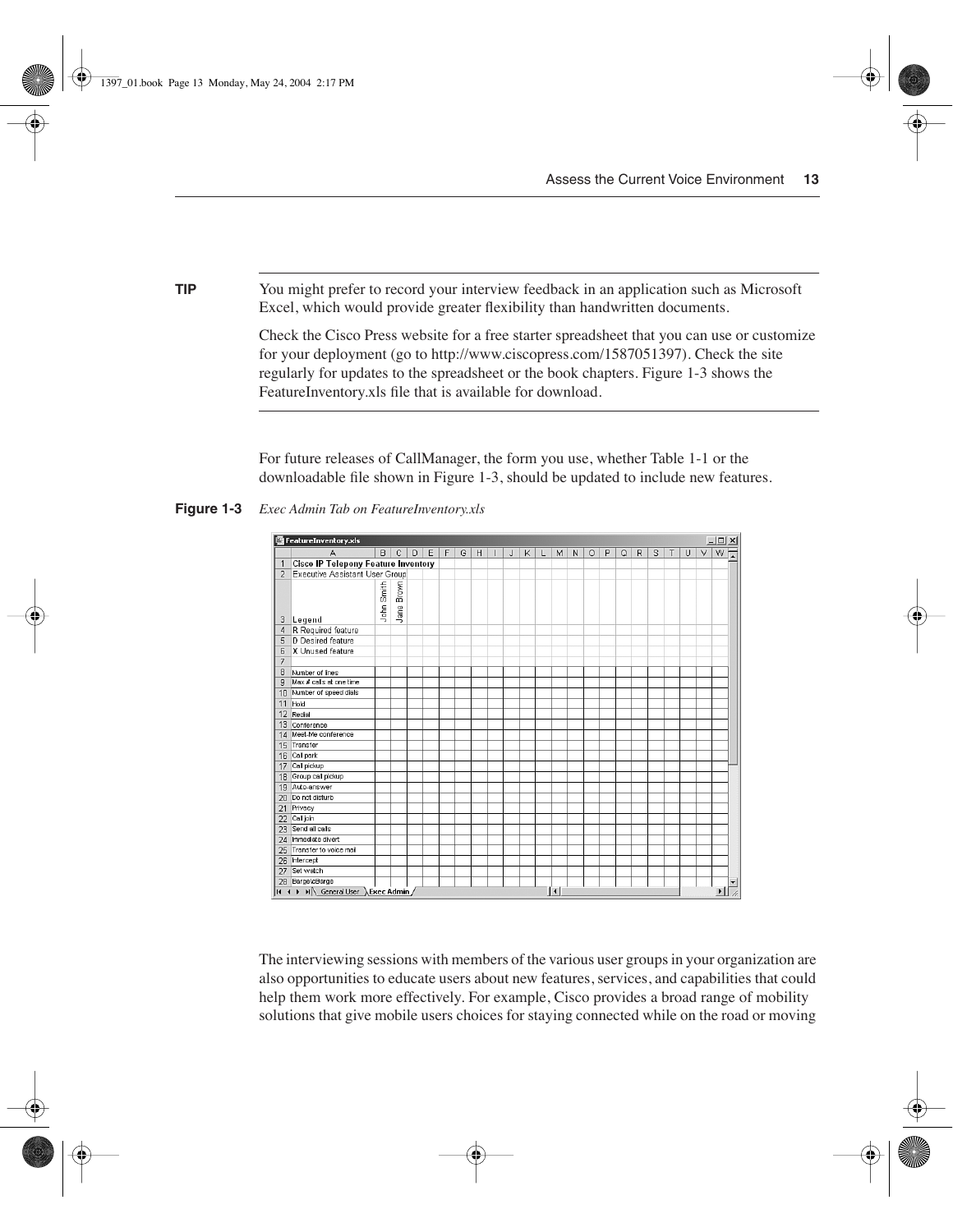around the organization's campus. Exposing these new capabilities to users allows you to provide a solution to a user's problem that might not have been solvable with a previous phone system. The interview also serves as an opportunity to set user expectations about phone system operation, planned training, and installation and configuration plans.

After the feature inventory is collected, create a set of user classes that represent a common set of user features and capabilities identified during the interviews. Although CallManager can store hundreds of button template configurations, you should try to limit the number of user classes to a reasonably manageable quantity—10 or fewer—to most efficiently manage subsequent personnel moves, adds, and changes.

### **Document the Existing and Desired Dial Plan**

During every installation, whether new or existing, you should document the dial plan in fine detail—down to the last known number. Whether you are integrating with a PBX, replacing a PBX, or bringing up a new site, the dial plan is an essential element you must master.

If you don't know the numbers in use in your system, you are completely in the dark. In some cases, you might be neglecting certain populations of users without knowing it. When the cutover to Cisco IP Telephony occurs, those users will not have 100 percent service. At the worst, you might be assigning numbers to IP phones that are already in use in other parts of the network, which can cause serious havoc.

The most common uses of dial plan numbers are

- Internal extensions
- Rollover extensions (if line 1 is busy)
- Emergency numbers
- Trunk-access codes
- Tie-line access codes
- Message waiting indicator (MWI) on/off numbers
- Application numbers (call center, voice mail)
- System speed dials
- Route/hunt patterns
- Translation patterns

You must meticulously document the existing dial plan and determine where the IP phones and applications will fit. The best way to do this is by using a spreadsheet that details the number ranges in use, groups of devices to which the number ranges are assigned, and any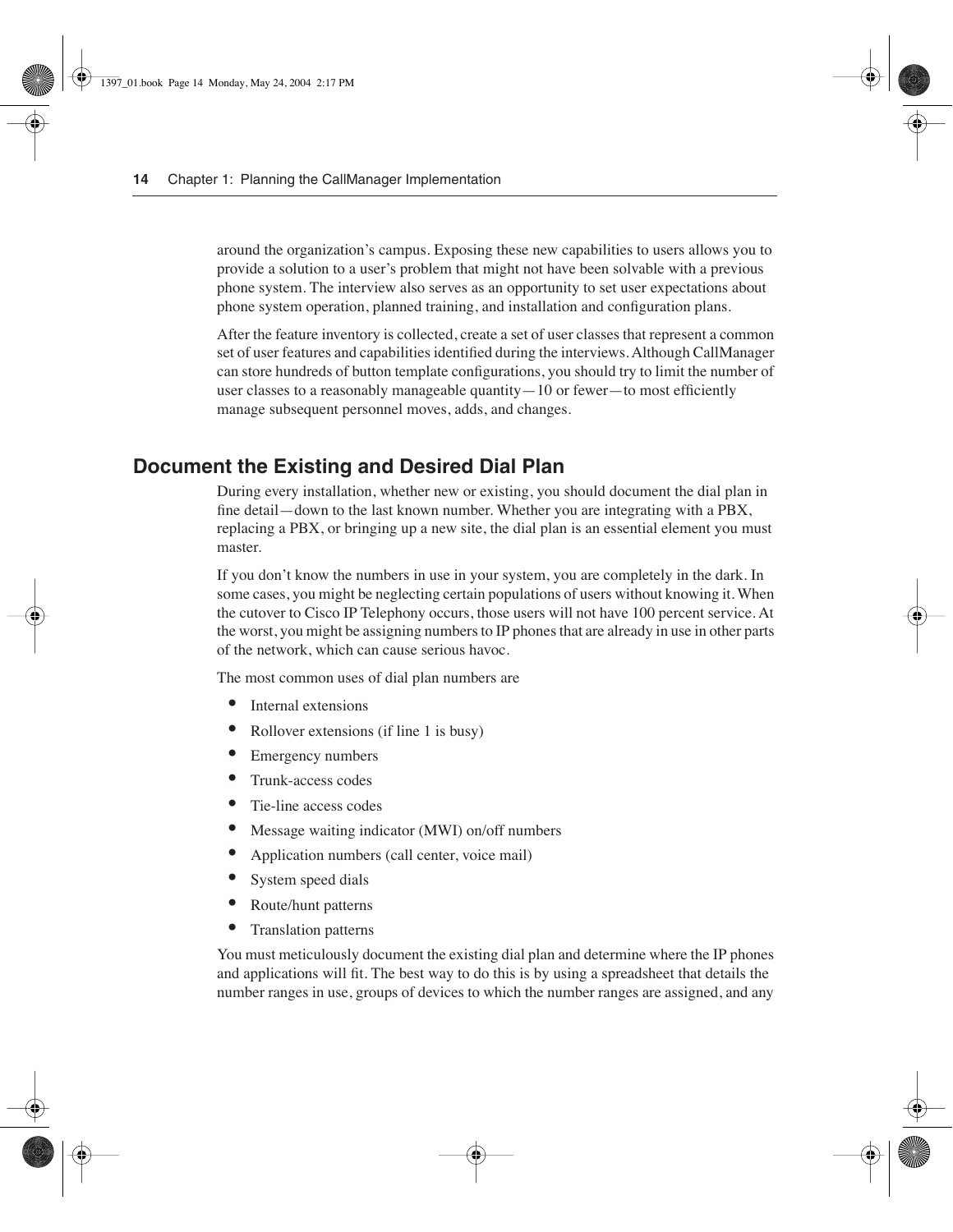number translations in use. For an example of a dial plan document, check the Cisco Press website (http://www.ciscopress.com/1587051397) for a downloadable dial plan document in Visio format called Sample-Dial-Plan.vsd. You can modify this sample document and use it for your deployment.

#### **Document Classes of Service**

It's important to understand any existing restrictions and to whom they apply. By understanding the current environment, you can provision CallManager to meet the same level of restriction. Many times, only the simplest forms of restriction are implemented. Some of the most common classes of numbers in the U.S. are

- Internal-only
- Local
- National
- **International**
- Intra-LATA (Local Access and Transport Area)
- Local toll
- <sup>900</sup>
- <sup>976</sup>

Non-North American Numbering Plan dial plans might use classes such as

- Internal-only
- National
- Mobile and pager
- **Emergency**
- Premium rate numbers
- Free-call

Normally, partitions are designed around some of these classes of service. They are classes of numbers that represent route patterns that can be assigned to partitions, which are then assigned to calling search spaces (CSS), which in turn are applied to phones. You can use any combination of these classes to create calling search spaces that result in classes of restriction for users. Restricting calls by using calling search spaces is discussed in more detail in Chapter 7, "Configuring CallManager and IP Telephony Components."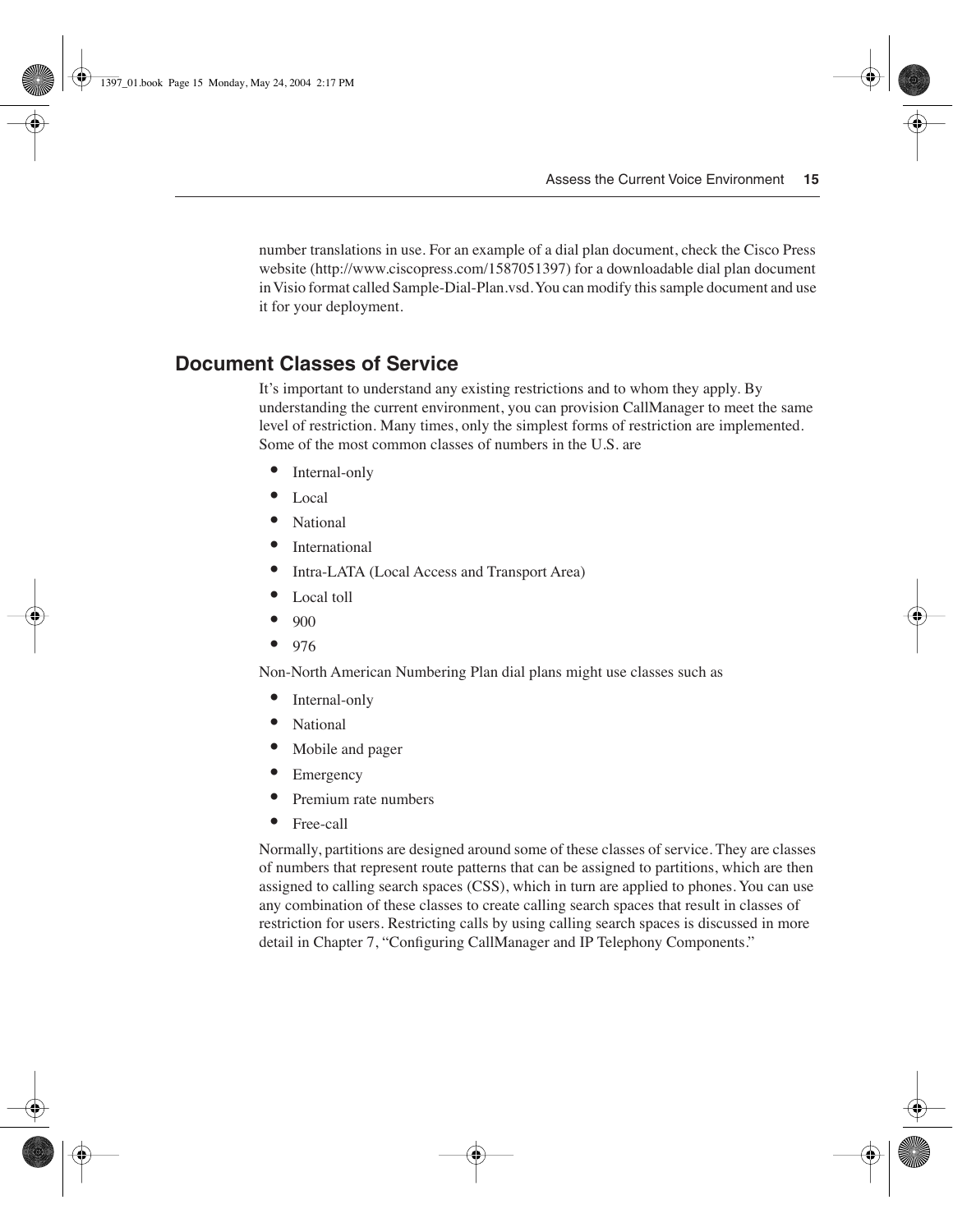How the classes actually get implemented depends on your company culture. Some companies like to restrict long distance calls for certain employees. Generally, all premiumrate services (such as 976 and 900 numbers in the U.S.) are blocked. Publicly accessible phones generally offer local calling only. These are just guidelines; every organization is different.

### **Document the CDR Method**

If you're migrating from an existing phone system, you should document the method you're currently using to gather call details. It's important to understand the existing system, if any, and to choose the right CDR package to meet your billing and call accounting needs. If you are not using any CDR method currently, Cisco provides a solution. The CDR Analysis and Reporting (CAR) tool offers some CDR functionality. However, in most cases, and especially for deployments with existing CDR systems, a third-party tool may be required.

In most PBX environments, transfer of CDR data is achieved via serial interface to the PBX using a printer, PC, or spooling server. One improvement that IP telephony brings, especially in a centralized call processing environment, is that a single CDR management system can service many sites. Traditional PBXs require a PC at every PBX location.

See Chapter 11, "Administering Call Detail Records," for more information on CDRs.

## **Talk with Existing Users**

A critical component of any successful deployment is learning from the various user communities how people actually interact with their phones. Without direct input from the end users, it's impossible to determine the proper softkey templates and training topics. If you have an existing PBX, you have to pay close attention to the difference in feature access methods and address these differences in your training sessions.

Talking to manager/assistant (boss/admin) users and to console operators or receptionists is essential. You'll find that many boss/admin interactions differ. Not everyone uses the functions in the same way. For some users, IP Manager Assistant (IPMA) is the right application, but for others a simple shared-line scenario suffices. Depending on the type of business or organization, other user types might include the following:

- General worker (individual contributor)
- Mobile workers/telecommuters
- Sales or marketing
- Dorm residents
- Teachers/professors in a classroom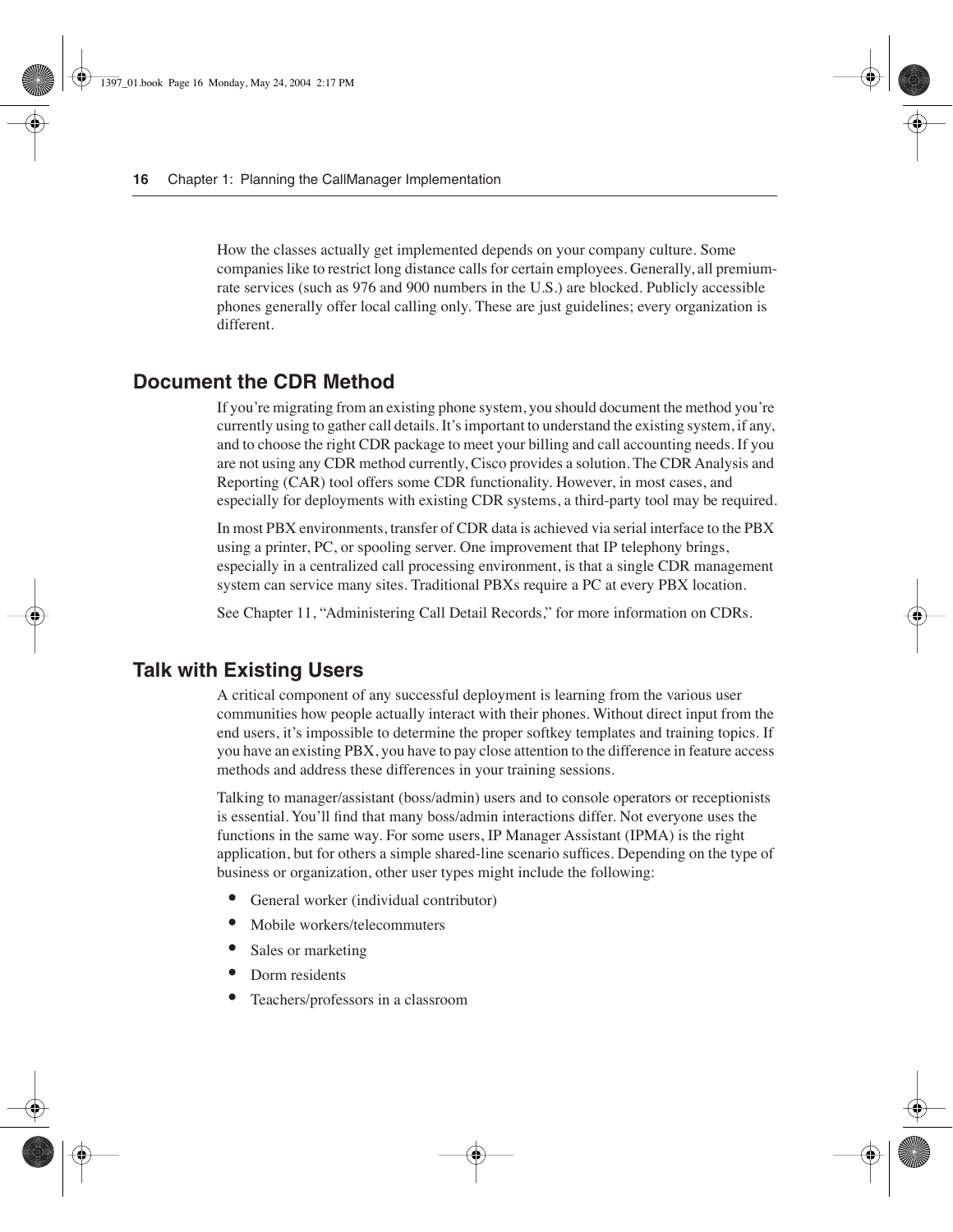Get a representative sample of users from all these types and other types that are applicable to your organization or business. See the earlier section "Conduct a Feature Inventory and Create User Classes" for more information.

It's also critical to understand how end users interact with callers and how their customers are used to being handled. Do not make any assumptions. During the planning process, be sure to sit with some end users and watch them work using the current system. Try to map what they're doing to possible CallManager configurations, but at the same time, try to build a better mousetrap using CallManager's advanced functionality. Perhaps you can improve their call-handling iterations. A good example is how PBXs handle music on hold (MOH). Generally, a single music source is attached to a CD player. With CallManager, up to 50 different groups or departments can stream different, specially recorded messages to callers on hold. Rather than meaningless music, you can play a unique message that can positively impact your clients or customers.

Categorize users into various groups based on how they use their phones. You will surely find that the majority of users use hold, transfer, and conference. You also might find a group that uses park and group pickup.

The user features get implemented using different CallManager components such as button templates, calling search spaces, partitions, and more. So, after you talk to the users and build a matrix of user classes and features, you can use it to define each of the required components. If you are not yet familiar with components such as calling search spaces, partitions, and softkey templates, read through the documentation and other Cisco Press books in the Cisco AVVID Solutions series and get a little hands-on experience. The following list provides some examples of user features.

- **Calling restrictions required by different user types**—These allow you to start scoping the different calling search spaces, such as Internal/Emergency, Local, National, and International. You'll read more about calling restrictions in Chapter 7.
- **Line appearance requirements**—You can define different phone button templates, such as Standard (Cisco IP Phone 7960 with one line appearance), Manager (7960 with two line appearances and a privacy button), Receptionist (7960 with a 7914 line expansion module to have 10 line appearances), and so on.
- **Feature requirements**—You can define the different softkey templates, such as Standard, Manager (iDivert), Receptionist (CallBack, Quality Reporting Tool [QRT], Malicious call trace), and so on.
- **MOH requirements**—You can define multiple MOH audio sources, with names like Silence, Standard, Department Specific, and so on.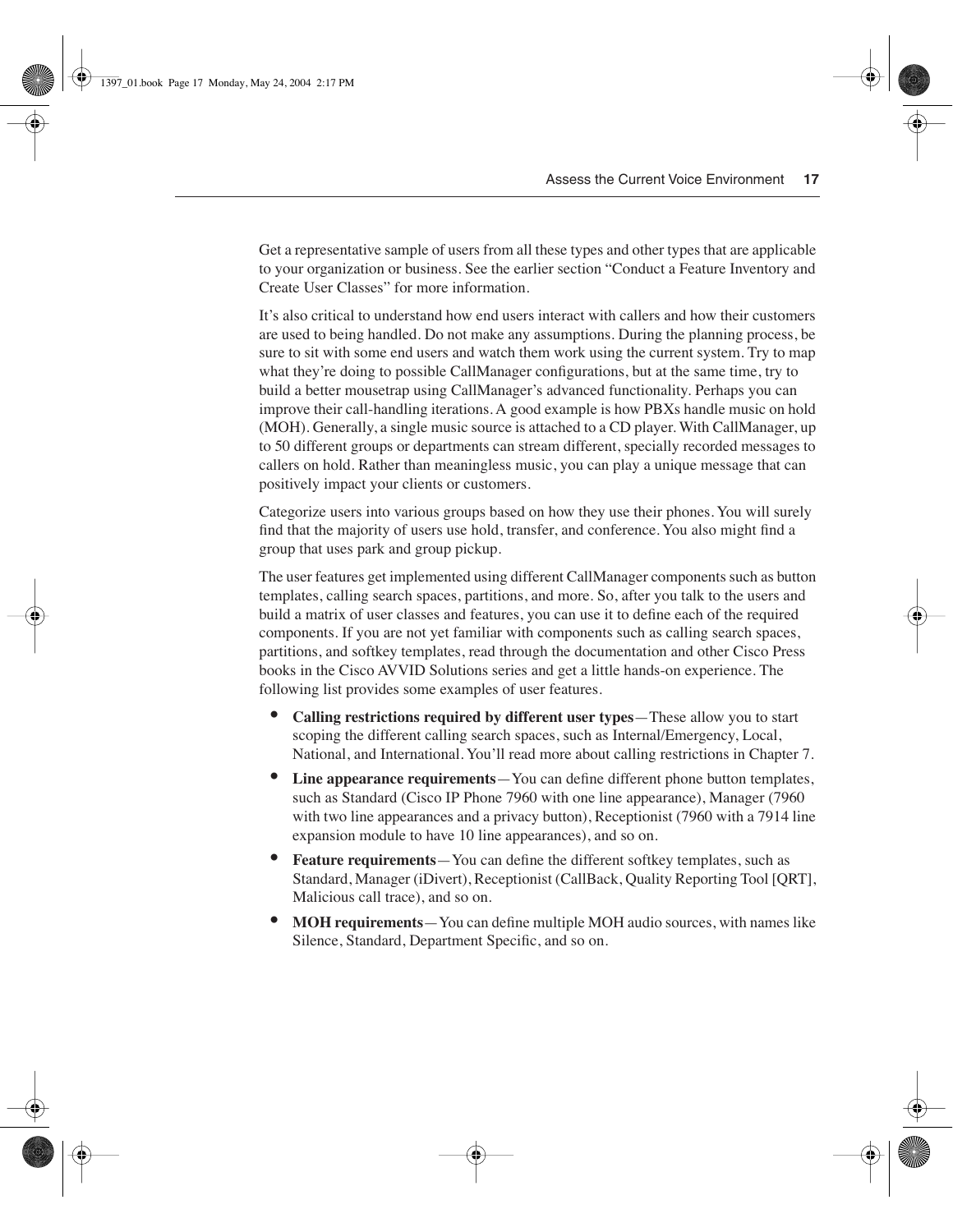With these components created, plus the other device-specific features defined within the matrix, the specific user classes can be accurately described in a way that anyone can implement. Table 1-2 provides an example.

| <b>Component</b>           |                        | <b>User Class and Related Configuration</b>     |                                                                 |                                              |
|----------------------------|------------------------|-------------------------------------------------|-----------------------------------------------------------------|----------------------------------------------|
|                            | <b>Public</b>          | <b>Standard</b>                                 | <b>Manager</b>                                                  | Standard-Dept0001                            |
| Calling search<br>space    | Internal/<br>Emergency | Internal/<br>$E$ mergency +<br>Long<br>Distance | Internal/<br>$E$ mergency +<br>Long Distance<br>+ International | Internal/<br>$E$ mergency +<br>Long Distance |
| Phone button<br>template   | Standard               | Standard                                        | Manager                                                         | Standard                                     |
| Softkey template           | Standard               | Standard                                        | Manager                                                         | Standard                                     |
| <b>MOH</b> source          | Standard               | Standard                                        | Standard                                                        | Dept0001                                     |
| Extension<br>mobility      | Disabled               | <b>Disabled</b>                                 | Enabled                                                         | Disabled                                     |
| Voice mail profile         | None                   | Standard                                        | Standard                                                        | Standard                                     |
| Maximum<br>number of calls | $\overline{2}$         | $\overline{4}$                                  | 6                                                               | $\overline{4}$                               |
| Busy trigger               | $\overline{2}$         | $\overline{2}$                                  | $\overline{4}$                                                  | $\overline{2}$                               |

## **Determine the Current Applications**

Determine all the voice applications that are currently running on the voice network. These may include but are not limited to those listed in Table 1-3, which are provided either natively in CallManager, via an optional Cisco solution, or optional third-party solution. Table 1-3 does not provide a comprehensive list of partner solutions. You should check the Cisco AVVID Find a Partner page on Cisco.com at the following link for the complete list of third-party solutions, or search Cisco.com for "AVVID find a partner":

http://www.cisco.com/pcgi-bin/ecoa/Search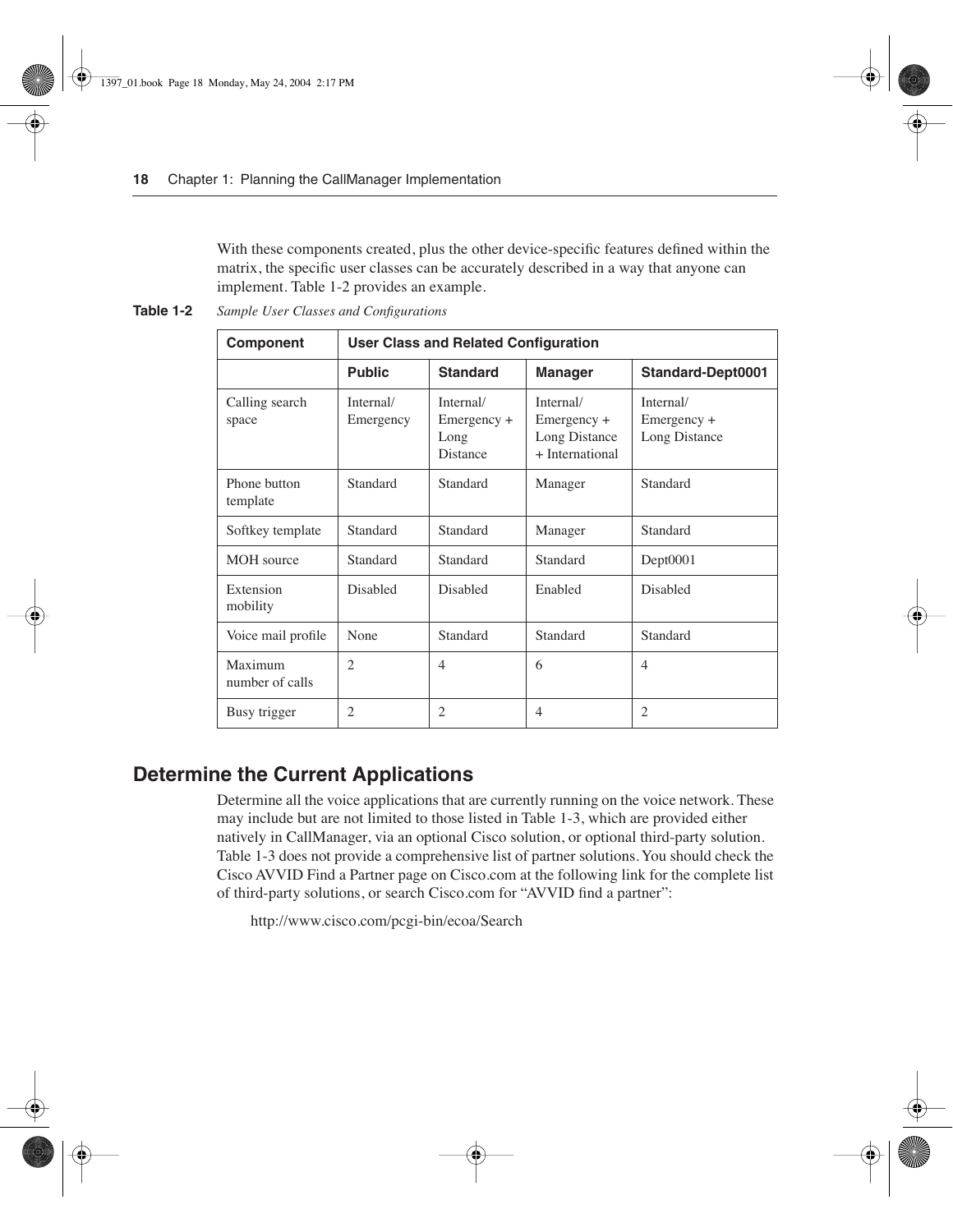| <b>PBX Application</b>                     | <b>Cisco and Third-Party Equivalent</b>                                                                                                                                                                                                 |
|--------------------------------------------|-----------------------------------------------------------------------------------------------------------------------------------------------------------------------------------------------------------------------------------------|
| Automatic Call<br>Distributor (ACD)        | Cisco IP Contact Center (IPCC) Express                                                                                                                                                                                                  |
| <b>Interactive Voice</b><br>Response (IVR) | Cisco IP IVR                                                                                                                                                                                                                            |
| Call center                                | Cisco IPCC                                                                                                                                                                                                                              |
| Call recording                             | Third-party systemwide applications from NICE, Witness, MIND CTI,<br>and more (http://www.cisco.com/pcgi-bin/ecoa/Search ><br><b>IP Telephony &gt; IP Voice Endpoints &gt; Search)</b><br>Third-party single phone from JK Audio THAT-1 |
| Remote monitoring                          | CallManager Serviceability's Real-Time Monitoring Tool<br>(Application > Cisco CallManager Serviceability > Tools ><br><b>Real-Time Monitoring Tool)</b>                                                                                |
|                                            | Third-party applications from Integrated Research Prognosis, NetIQ,<br>Vivinet, and more (http://www.cisco.com/pcgi-bin/ecoa/Search ><br>IP Telephony > Operations, Administration & Maintenance (OAM) ><br>Search)                     |
| Modem                                      | Cisco VG248                                                                                                                                                                                                                             |
|                                            | Cisco VG224                                                                                                                                                                                                                             |
|                                            | Cisco IOS gateways                                                                                                                                                                                                                      |
| Fax                                        | Cisco VG248                                                                                                                                                                                                                             |
|                                            | Cisco VG224                                                                                                                                                                                                                             |
|                                            | Cisco IOS gateways                                                                                                                                                                                                                      |
| <b>ISDN</b>                                | Cisco IOS gateways                                                                                                                                                                                                                      |
| Tie-lines                                  | Centralized call processing                                                                                                                                                                                                             |
|                                            | Intercluster trunks                                                                                                                                                                                                                     |
| Ringdown lines                             | Use of NULL translation pattern (see Chapter 7)                                                                                                                                                                                         |
| Elevator phones                            | Cisco VG248                                                                                                                                                                                                                             |
|                                            | Cisco VG224                                                                                                                                                                                                                             |
|                                            | Cisco IOS gateways                                                                                                                                                                                                                      |
| Overhead paging                            | Third-party applications from Bogen Communications (Bogen units<br>generally are connected to CallManager via a standard Foreign Exchange<br>Station [FXS] interface)                                                                   |

**Table 1-3** *List of Features and Cisco Equivalents*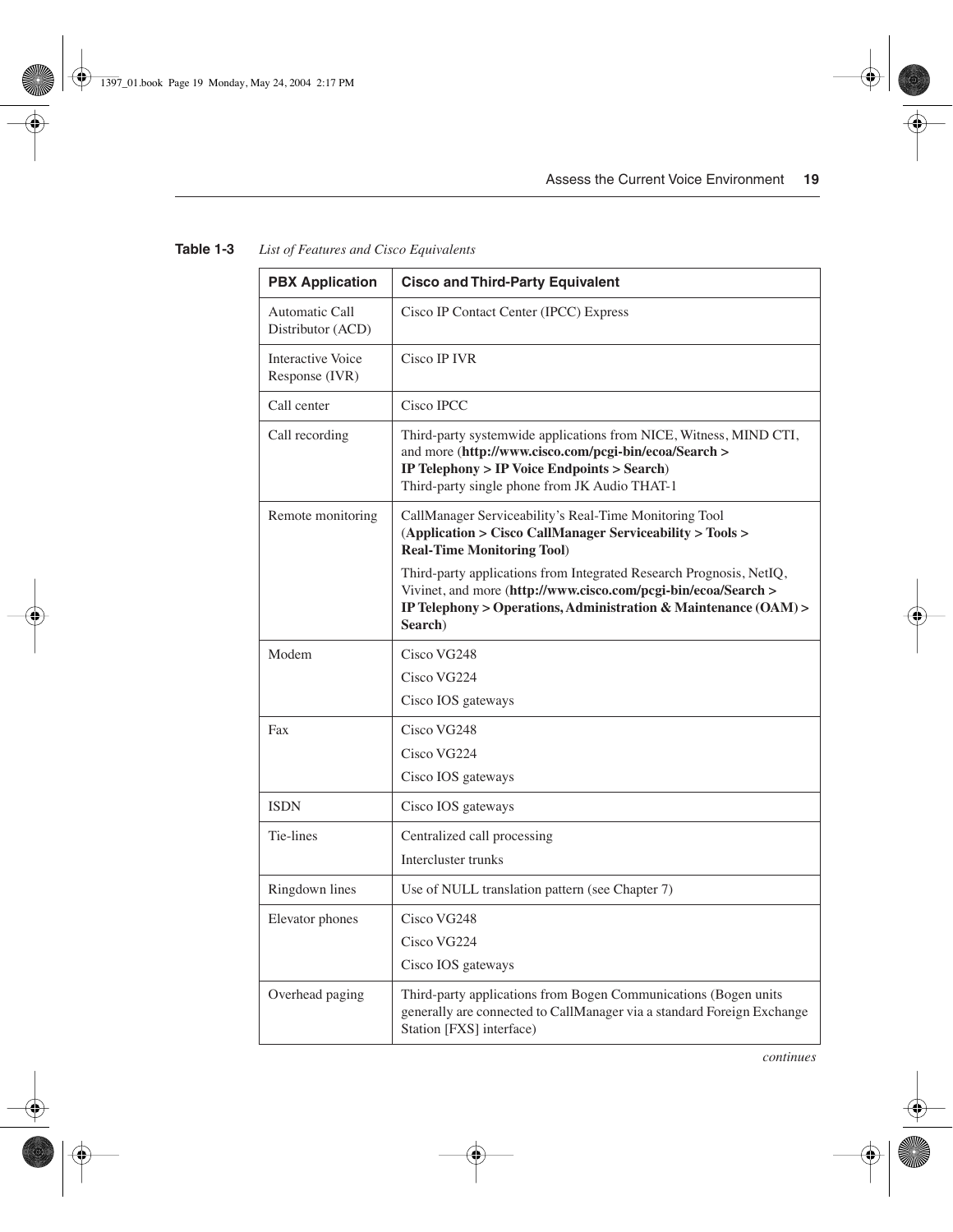| <b>PBX Application</b>  | <b>Cisco and Third-Party Equivalent</b>                                                                                                                            |
|-------------------------|--------------------------------------------------------------------------------------------------------------------------------------------------------------------|
| Zone paging             | Third-party products available from Norstan                                                                                                                        |
| Emergency phones        | Direct to Central Office                                                                                                                                           |
| Encryption devices      | Cisco IP Phone model 7970                                                                                                                                          |
|                         | Third-party phones that connect inline with a phone handset                                                                                                        |
| Forced account<br>codes | CallManager releases 3.3(4), 4.1, and beyond<br>(Feature > Client Matter Code)                                                                                     |
|                         | Third-party solutions from Berbee, Circle 24, and more<br>(http://www.cisco.com/pcgi-bin/ecoa/Search > IP Telephony ><br><b>IP Phone Applications &gt; Search)</b> |
| Client matter codes     | CallManager releases 3.3(4), 4.1, and beyond<br>(Feature > Client Matter Code)                                                                                     |
|                         | Third-party solutions from Berbee, Circle 24, and more<br>(http://www.cisco.com/pcgi-bin/ecoa/Search > IP Telephony ><br><b>IP Phone Applications &gt; Search)</b> |
| Hoteling                | Extension mobility (Cisco Extension Mobility service)                                                                                                              |
| Call coverage paths     | Hunt list logic (Route Plan > Route/Hunt > Route/Hunt List)                                                                                                        |
|                         | Third-party solutions from Berbee and more<br>(http://www.cisco.com/pcgi-bin/ecoa/Search > IP Telephony ><br><b>IP Phone Applications &gt; Search)</b>             |

**Table 1-3** *List of Features and Cisco Equivalents (Continued)*

You should have a migration plan for each of these applications, all of which can be developed either natively with CallManager or Cisco products or with third-party solutions. The point is to avoid overlooking anything and to address all needed applications at the beginning of the project. Nothing puts a project off schedule like missing applications. You also want to avoid having to explain why an application doesn't work as expected.

## **Document All Existing Hardware**

Various types of nonphone hardware are in use at most companies or organizations. These include devices such as

- Headsets
- Amtel units (user-to-user text messaging)
- Recording equipment
- Dictaphones
- Attendant consoles
- Conference room speakerphones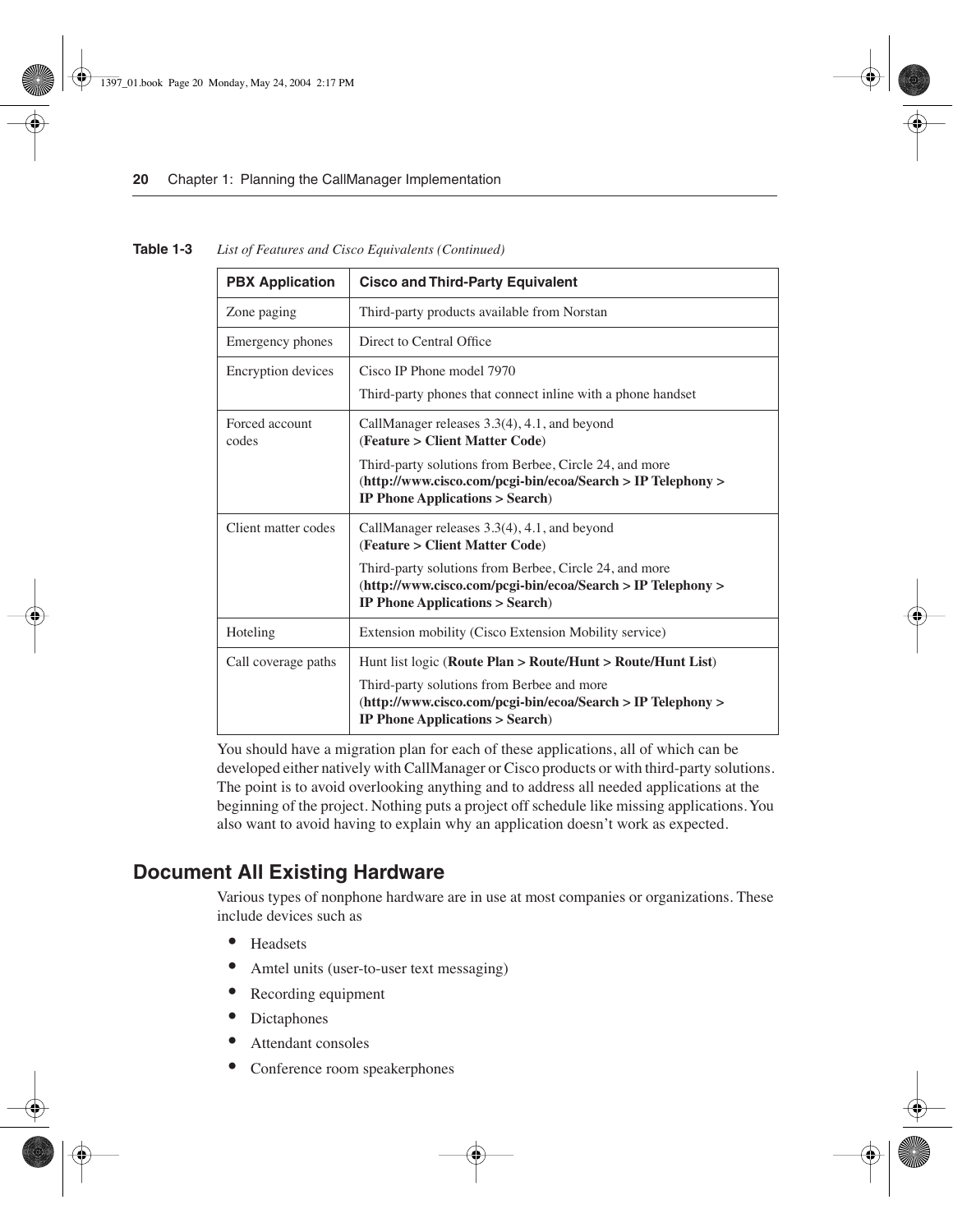- Remote microphones
- Wallboards (used in call centers for displaying real-time queue statistics)
- CD players
- Muzak units (piped-in ambient music, also known as *elevator music*)
- Wireless phones such as Cisco Wireless IP Phone 7920 or other third-party wireless (DECT) phones

Check and fully test the compatibility of each of these devices with CallManager. In some cases, you can phase out the existing equipment and use native CallManager functionality. A good example of this is CD players used for MOH. Given the prevalence of the MP3 file format, you might decide to stream hold music directly from a server rather than worrying about connectivity to a CD player or Muzak box.

## **Choose the Right Equipment**

In general, it's good to use switches with redundant power and redundant supervisor modules such as the Catalyst 4507R and Catalyst 6500 series. Making your access layer switches as redundant as possible results in greater network availability should something fail.

#### **Choose a Server Hardware Vendor**

First, use the Cisco IP Telephony SRND to determine the desired number of each type of server in the cluster, the redundancy strategy the cluster uses, and the physical server placement. (For the SRND, go to http://www.cisco.com/warp/public/779/largeent/it/ese/ srnd.html, or search Cisco.com for "IP Telephony Solutions Reference Network Design.") Then you must decide whether to use the Cisco-branded Media Convergence Servers (MCS) or the private-label servers from Compaq and IBM. In addition to the design guidelines provided in the SRND, you must consider other important ramifications when choosing a server hardware vendor.

In general, it's difficult to make a blanket recommendation, because there are so many variables to consider. Surely the easiest and most hassle-free option is to choose all Cisco MCS. These servers are specially built, thoroughly tested, and easily ordered, and they provide a single-vendor solution. However, the decision is not always so simple.

You must consider other factors when deciding whether to purchase Cisco MCS or Ciscocertified hardware from Compaq or IBM:

• **Relationship with the server vendors**—Perhaps you have a great relationship with your Cisco account team and support structure, and you prefer all Cisco hardware to get a single point of support for the CallManager software, hardware, and network infrastructure. On the other hand, maybe you have a large server farm that is all IBM, and you prefer to keep your environment all-IBM hardware.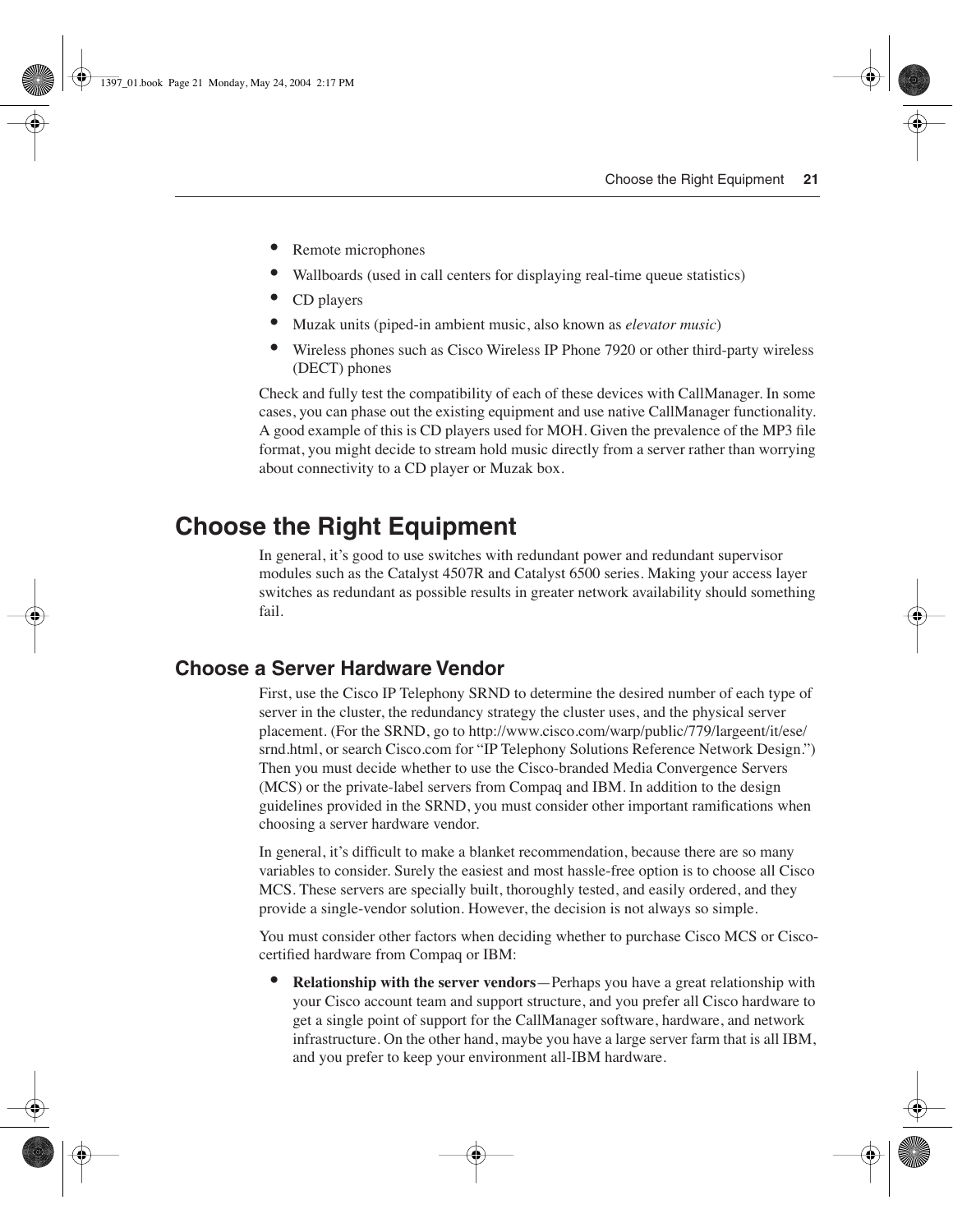- **Pricing and discounts**—You might have an aggressive pricing structure with a particular server vendor that you want to leverage when purchasing servers for your CallManager implementation.
- **Service and support**—Purchasing non-Cisco branded hardware causes your solution to be implemented using equipment from multiple vendors, potentially adding a layer of complexity when you're trying to determine whether a problem's cause is hardware or software. If the problem is the hardware, you must contact a different support organization to troubleshoot or replace the non-Cisco branded hardware.
- **Hardware availability**—Both Compaq and IBM frequently release new hardware. Cisco does not certify every platform available from every vendor, so only certain models are tested and approved for use with CallManager. It's quite possible that Cisco will not support new hardware at the time of its release, and older models might not be available except through Cisco. Any hardware used must be approved by Cisco. For a list of supported platforms, check the Cisco 7800 Series Media Convergence Servers brochure at http://www.cisco.com/go/swonly.

## **Server Memory Requirements**

You should also consider another server specification: the amount of memory required by the various applications. You should have at least 1 GB of RAM in your server, but additional memory is advisable. The general rule is that you can never have too much memory. However, no matter how much memory is present in a server running Windows 2000 Server, no more than 2 GB of memory can be allocated to a particular process. For example, the CallManager service controls call processing on all CallManager servers. If you have a server with 3 GB of memory, CallManager can use all the memory it can get and leave the rest for other processes. Cisco MCS 7845 servers use Windows 2000 Advanced Server, which can address 3 GB of RAM per process, the amount of RAM that is recommended for large clusters with tens of thousands of phones.

If you want a server with less than 2 GB of RAM, you must consider the number of device weights and dial plan weights supported by the server when determining the minimum amount of RAM required for each CallManager server. For the latest information on device weights and their effect on memory requirements, refer to the SRNDs on Cisco.com (see the earlier section "Read the Solution Reference Network Designs").

## **Adding Hard Drives to a Server**

The CallManager redundant array of independent disks (RAID) configuration uses two mirrored disks. Each drive is partitioned into a  $C:\$  partition containing the operating system and program files and a D: $\or$  E: $\prime$  partition containing some operating system installation files.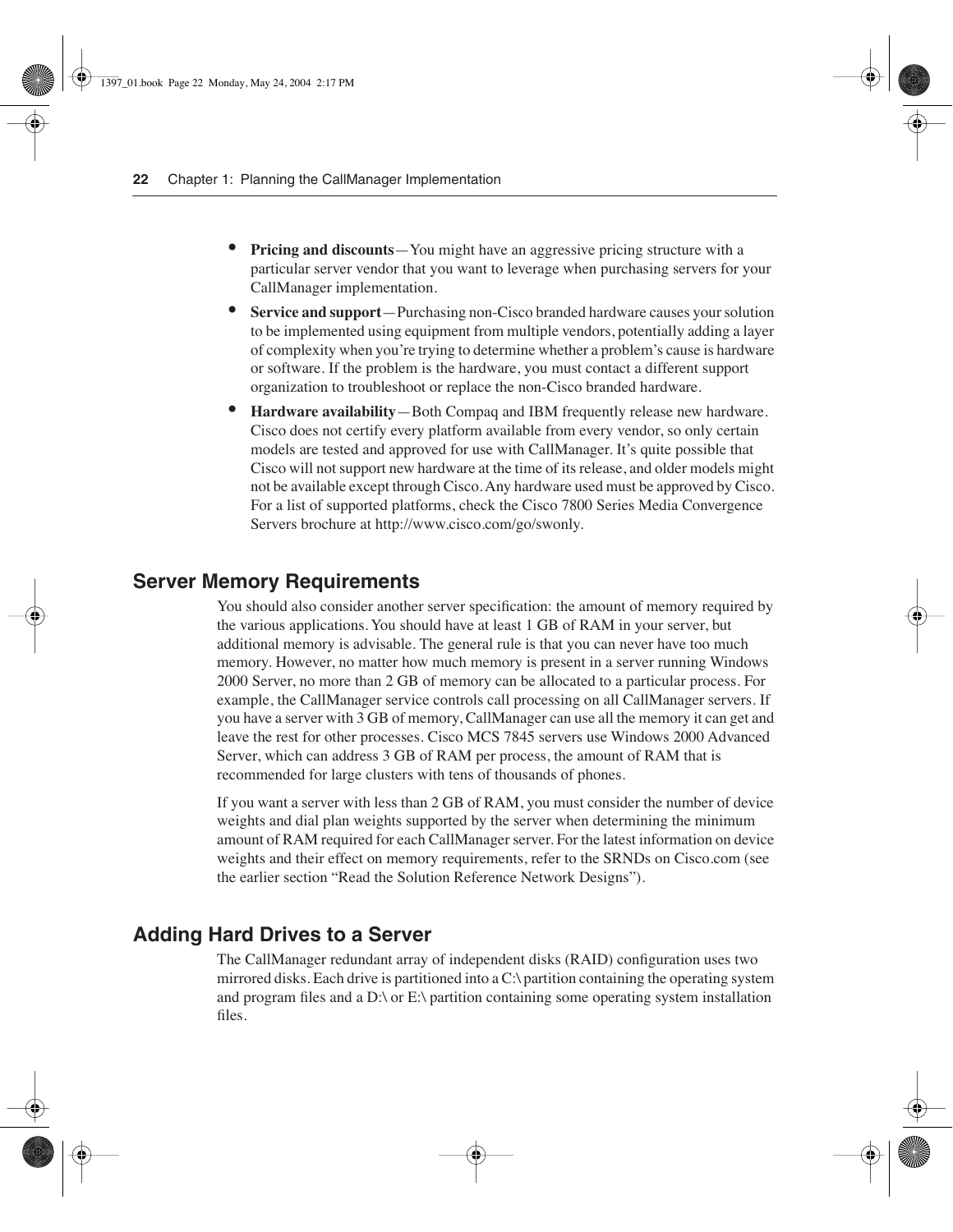Adding a disk to the system might be a good idea for these reasons:

• **Storing log files**—When troubleshooting CallManager, the trace facility can produce numerous log files. Rather than limit the number of log files you can keep, using an extra disk to store log files might be the best way of keeping the install drive from running out of space.

In addition, you can send the extra drive to the Cisco Technical Assistance Center (TAC) when the log files contain so much data that they cannot easily be sent over the Internet. A good example of this is SDL trace files.

• **Storing downloads and patches**—The size of the various CallManager upgrade files and operating system (OS) patches has been growing since CallManager was released. Often, administrators download the images from the Voice Software Center on Cisco.com (http://www.cisco.com/kobayashi/sw-center/sw-voice.shtml) and place them on the CallManager server's C:\ drive. The result is excessive clutter and the potential to overload the drive, which usually causes CallManager failures. Instead, as a best practice, use a spare drive or a network share to store these files.

## **Choosing Phone Types**

Company policy often dictates the right phone for the various user classes. In the absence of established policy, common Cisco IP Phone-to-user pairs are shown in Table 1-4.

The choice of the standard employee phone often depends on company culture. Some organizations believe that everyone should have headset capability, speakerphones, and speed dials. Other organizations have policies that oppose the use of speakerphones in cubicles and other unenclosed areas.

| User Type            | <b>Cisco IP Phone Model</b>                              |
|----------------------|----------------------------------------------------------|
| Call center employee | Cisco 7940G (XML is required for phone agent)            |
| Standard employee    | Cisco 7912G, 7940G, 7960G, Cisco IP Communicator         |
| Executive assistant  | Cisco 7960G with Cisco IP Phone 7914 Expansion Module(s) |
| Executive            | Cisco 7970G                                              |
|                      | Cisco 7960G                                              |
|                      | Cisco 7936G                                              |
| Attendant operator   | Cisco 7960G with Cisco IP Phone 7914 Expansion Module(s) |

**Table 1-4** *User Type and Phone Model Pairings* 

*continues*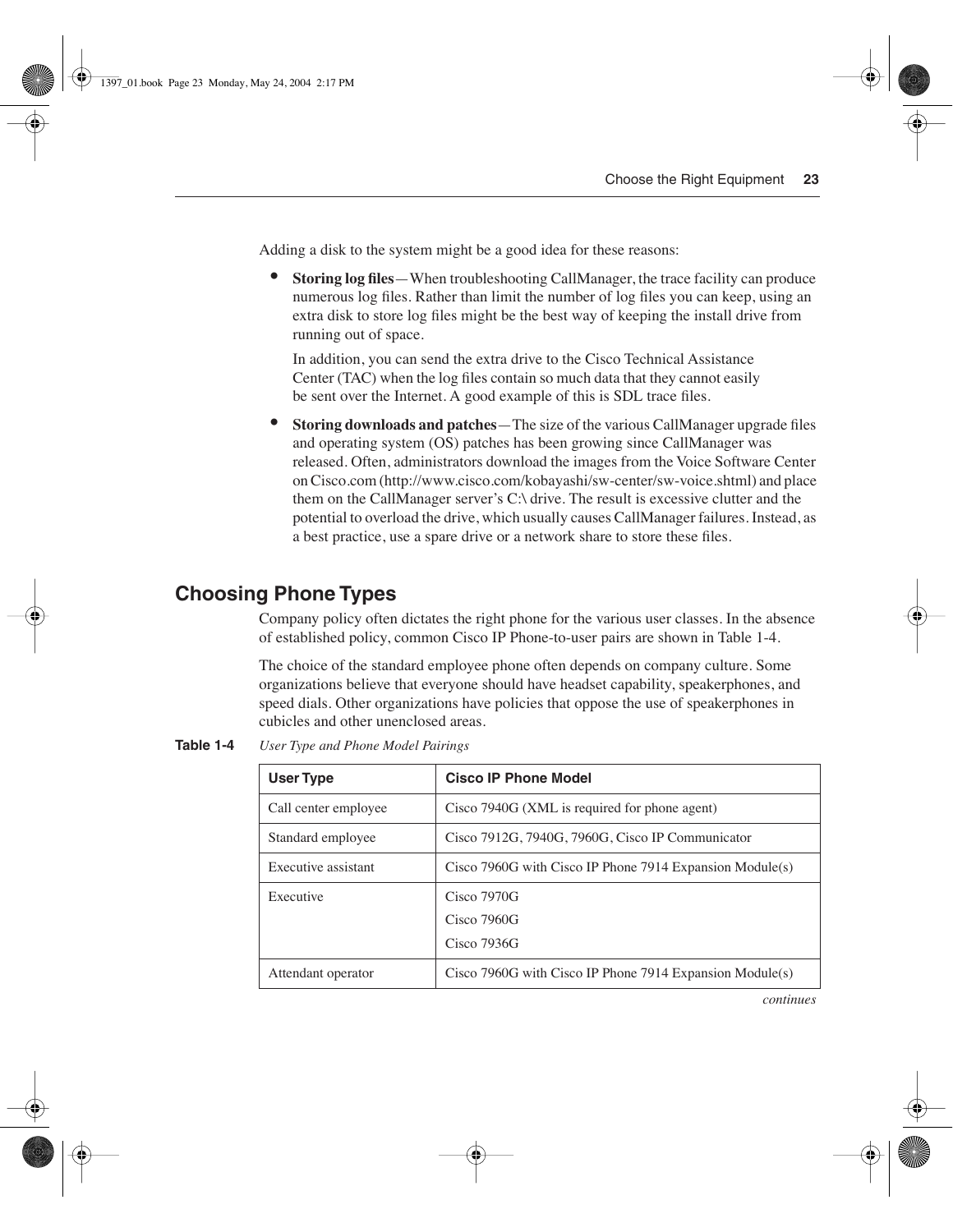| User Type                    | <b>Cisco IP Phone Model</b>               |
|------------------------------|-------------------------------------------|
| Conference rooms             | Cisco 7936G                               |
| Warehouse employee           | Cisco 7920                                |
| Telecommuter                 | Cisco 7902G, 7905G, Cisco IP Communicator |
| Common/public area<br>phones | Cisco 7902G                               |

**Table 1-4** *User Type and Phone Model Pairings (Continued)*

**NOTE** One option that is often discussed but almost never implemented is an "all-SoftPhone" solution, in which Cisco IP SoftPhone or Cisco IP Communicator is deployed with no physical phones placed at users' desks. Although this is an economically appealing option, the idea often gets declined. Many companies want the phone to be separate or don't consider users' PCs to be "always-on" devices, which makes management and tracking a bit more difficult with software-based phones.

> As discussed earlier, using an inventory of the existing system (in the case of a PBX migration) is the best way to achieve parity. Many customers make a matrix of the existing phones in use and then map Cisco devices to those of the existing vendor. This works extremely well and is recommended because it keeps the amount of change for users to a minimum.

# **Create a Training Curriculum for Users and Administrators**

Training is an important part of any implementation. Your users need training on the mostused functions of their phones and user-accessible web pages. Administrators must understand all aspects of the system so that they can perform daily management and monitoring, as well as moves, adds, and changes.

You should also consider appointing employees in each department to undergo training before the cutover or initial deployment. That way, on the first and second day that the new system is deployed, employees can ask knowledgeable peers for help.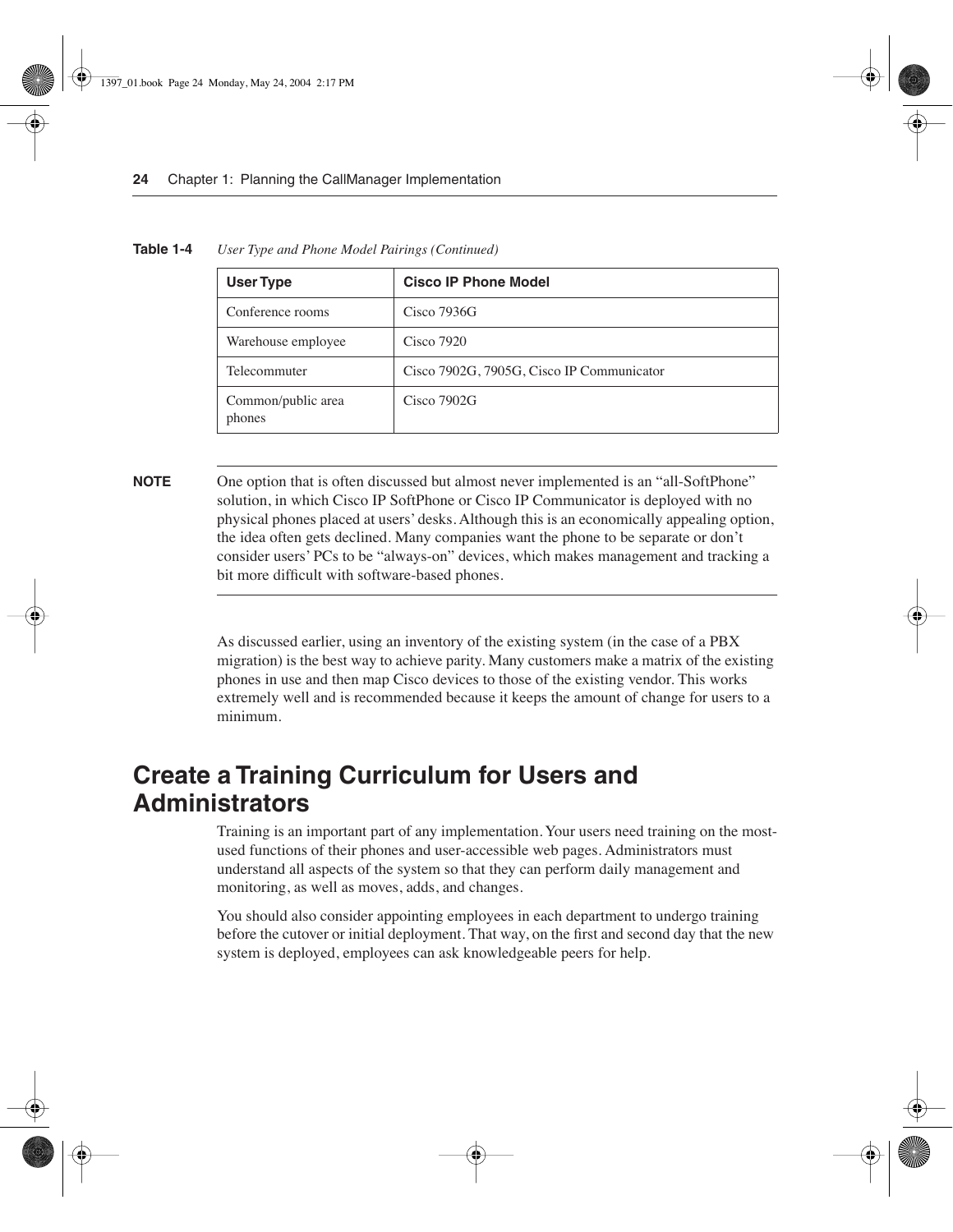## **User Training Techniques**

How you perform user training is entirely up to you. It usually depends on your time and resource allocations. However, it's important to perform your training before you actually place the phones on users' desks. Training gives users exposure to the new system before they have to use the phones in production. The recommended approach is to use a large conference room to stage up to 24 phones for user training sessions.

Invite 24 students per class, and have them pair off to follow the different lessons by calling each other and testing the features. If more than two people must be involved, such as for conference-related functions, student pairs can call other student pairs.

Training for the Cisco CallManager User Options web page is best conducted in electronic format. Tools such as Camtasia from TechSmith (http://www.techsmith.com) can be used to record the instructor's interactions. You can then add voice-overs and post the finished file on your company intranet in a variety of formats. Live training of anything PC-based is difficult because of the large number of PCs that must be dedicated to the task. Offering web-based training is much better, because students can follow along with the training at their own pace and even rewind and fast-forward.

**TIP** In general, users have the most difficulty with transfer and conference operations features because of their consultative nature. Invoking the feature with a single softkey press and then completing the operation by pressing the softkey again is an operation you should plan to repeat multiple times to ensure that trainees fully understand how to perform transfer and conference.

The most important topics to cover during user training are

- Managing multiple calls per line
- Alternating between the speaker, handset, and headset modes
- Using hold
- Using transfer
- Using conference
- Using call join
- Using barge/cBarge
- Using call park
- Using the drop any party softkey
- Using malicious call trace
- Using immediate divert
- Blocking caller ID on a per-call basis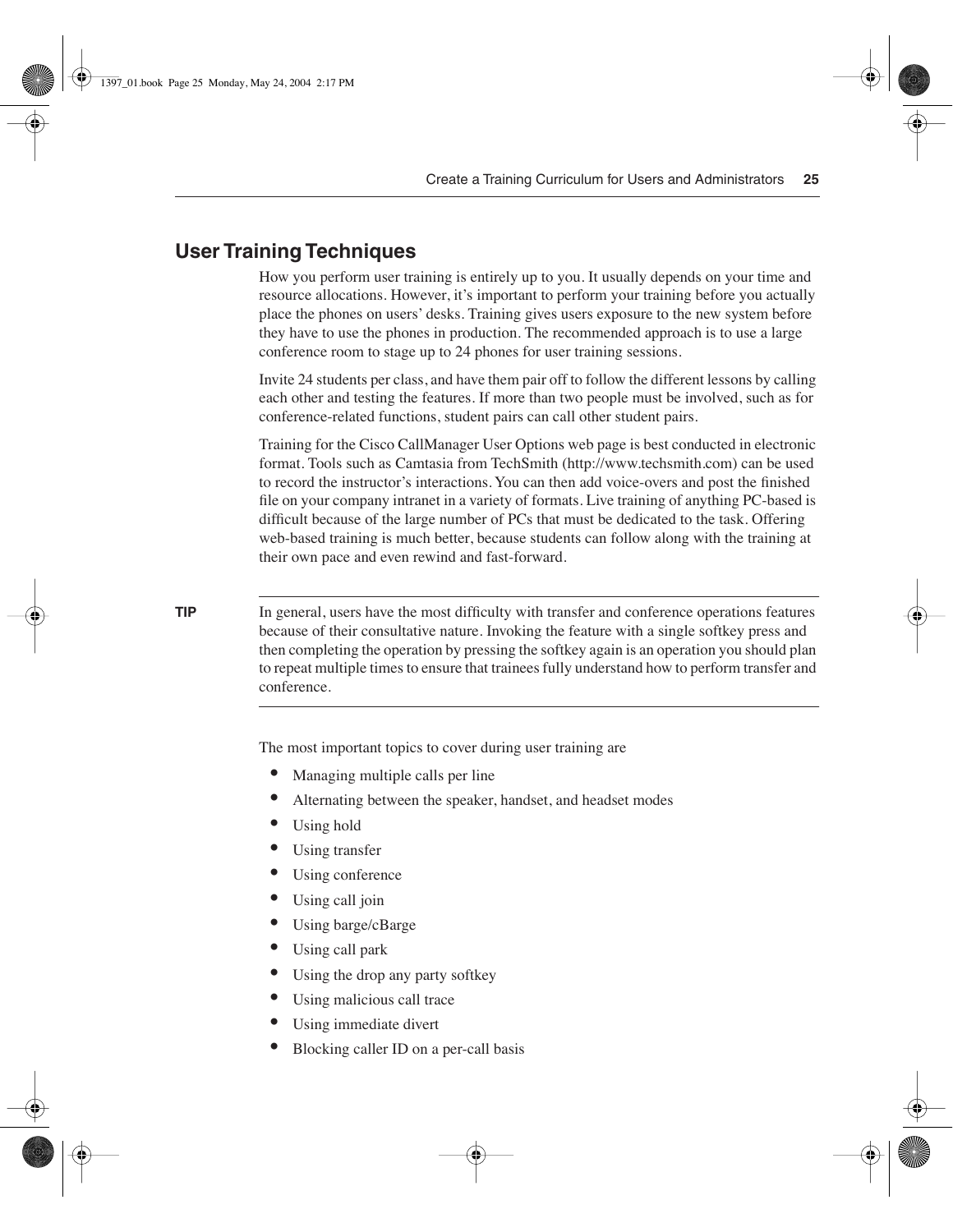In addition to all the feature-related training, you should train users on how to seek support. When calling the Help Desk for support, the user should provide the following information:

- The time as displayed on the phone at the time of the problem
- The line appearance on which the problem occurred
- The called party number if applicable
- A specific description of the problem

Having this information lets Help Desk personnel troubleshoot the problem much more effectively. The most important thing is the time. Without that, it's harder to find the exact information in the trace files. It's important to get the time that is displayed on the phone because phones are synched with CallManager, making the correlation between phone time and times listed in CCM trace files more precise.

**NOTE** The QRT softkey can be used in conjunction with or in lieu of making a call to the Help Desk. It really depends on the company culture. Some companies like the perception of increased customer service that comes from the human interaction.

Be sure to read the sections on user training in Chapter 7 for additional information.

## **Administrator Training**

You should plan on providing formal training for your administrators. Many options are available. Cisco has a standard curriculum, as shown in Figure 1-4, which is offered by various Cisco Certified training partners. Use the following link and click **IP Telephony Training**, or search Cisco.com for "IP Telephony training":

http://www.cisco.com/en/US/learning/le31/le29/learning training from cisco learning\_partners.html

How you provide the administrator training is up to you. Options include customized training, in-house training, and the standard five-day CIPT classes. The key is to determine exactly what your administrators need. For example, if you are having Cisco Advanced Services or a Cisco Certified Partner install your systems, do you really need to cover installation in the training, or can that be part of the knowledge transfer from the installation team?

In addition to formal training, there's train-the-trainer. This style of training can be even more valuable, because it is one-on-one and more concentrated. Your staff member can take the learning class(es), filter out the information that's pertinent to your deployment, and then train all the administrators on what they really need to know.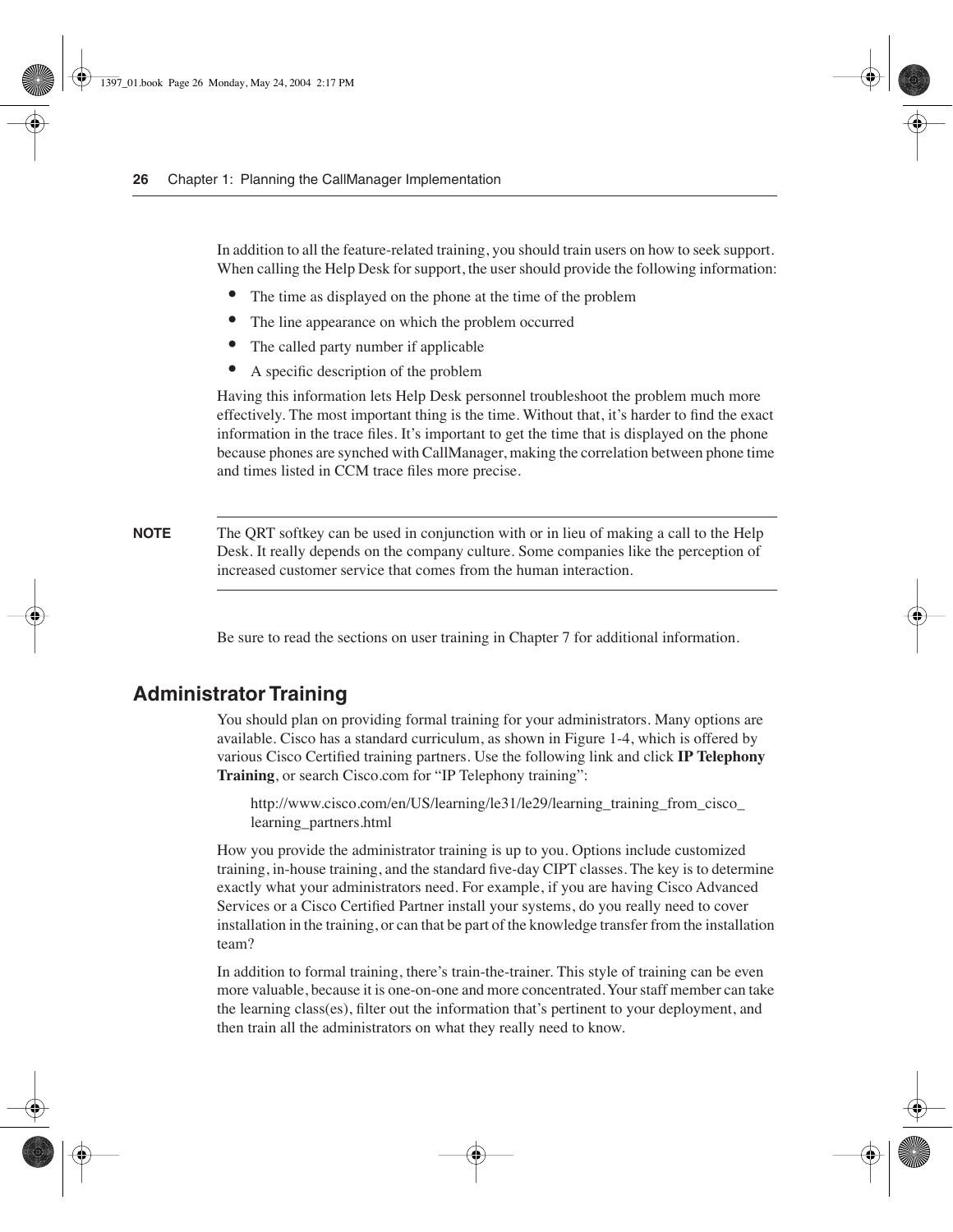**Figure 1-4** *IP Telephony Training for System Administrators*

|                                                                |                              | IP Telephony Training-Training From Cisco Learning Partners - Cisco Systems - Microsoft Internet Explorer                                                                                                                                                                                                                                                                                                                                                                                                                                                                            |                    |                                     |                                                                                                                                                                         | $ \Box$ $\times$                                    |
|----------------------------------------------------------------|------------------------------|--------------------------------------------------------------------------------------------------------------------------------------------------------------------------------------------------------------------------------------------------------------------------------------------------------------------------------------------------------------------------------------------------------------------------------------------------------------------------------------------------------------------------------------------------------------------------------------|--------------------|-------------------------------------|-------------------------------------------------------------------------------------------------------------------------------------------------------------------------|-----------------------------------------------------|
| File<br>Edit<br>View<br>Favorites                              | Tools<br>Help                |                                                                                                                                                                                                                                                                                                                                                                                                                                                                                                                                                                                      |                    |                                     |                                                                                                                                                                         | m                                                   |
| LEARNING & EVENTS<br>$+$                                       |                              | <b>TRAINING FROM CISCO LEARNING PARTNERS</b>                                                                                                                                                                                                                                                                                                                                                                                                                                                                                                                                         |                    |                                     |                                                                                                                                                                         | Search:                                             |
| LEARNING RESOURCES<br>$+$<br>TRAINING FROM CISCO               | <b>IP Telephony Training</b> |                                                                                                                                                                                                                                                                                                                                                                                                                                                                                                                                                                                      |                    |                                     |                                                                                                                                                                         |                                                     |
| $\ddot{}$<br><b>LEARNING PARTNERS</b><br>IP Telephony Training | <b>Training Courses</b>      | As organizations evolve from traditional TDM-based networks to more<br>powerful, collaborative IP communications networks, they need qualified<br>professionals who can design, install, support, and operate a combined<br>voice, video and data communications network solution. To complement<br>Cisco IP telephony solutions, Cisco has formulated a range of learning<br>offerings for these IT professionals and organizations.<br>Authorized Cisco Learning Partners provide a number of training<br>courses available in instructor-led or live e-learning lab-based formats |                    |                                     |                                                                                                                                                                         | Search All Cisco<br>Toolkit: Roll over<br>⊠ +"<br>百 |
|                                                                | <b>Training Courses</b>      | as well as a variety of custom and online learning options.                                                                                                                                                                                                                                                                                                                                                                                                                                                                                                                          |                    |                                     |                                                                                                                                                                         |                                                     |
|                                                                | Topic                        | <b>Course Title</b>                                                                                                                                                                                                                                                                                                                                                                                                                                                                                                                                                                  | <b>Description</b> | Scheduled Related<br><b>Classes</b> | <b>Certifications</b>                                                                                                                                                   |                                                     |
|                                                                | Voice & IP<br>Telephony      | Cisco Voice Over IP<br>(CVOICE)                                                                                                                                                                                                                                                                                                                                                                                                                                                                                                                                                      | Description        | Offerings                           | IP Telephony<br>Express<br>Specialist, IP<br>Telephony<br>Support<br>Specialist                                                                                         |                                                     |
|                                                                |                              | Cisco IP Telephony<br>(CIPT)                                                                                                                                                                                                                                                                                                                                                                                                                                                                                                                                                         | Description        | Offerings                           | IP Telephony<br>Support<br>Specialist                                                                                                                                   |                                                     |
|                                                                |                              |                                                                                                                                                                                                                                                                                                                                                                                                                                                                                                                                                                                      |                    | Offerinas                           | IP Telephony                                                                                                                                                            |                                                     |
|                                                                |                              | IP Telephony<br>Troubleshooting<br>(IPTT)                                                                                                                                                                                                                                                                                                                                                                                                                                                                                                                                            | Description        |                                     | Operations<br>Specialist                                                                                                                                                |                                                     |
|                                                                |                              | Deploying QOS for<br><b>Enterprise Networks</b><br>(DQOS)                                                                                                                                                                                                                                                                                                                                                                                                                                                                                                                            | Description        | Offerings                           | IP Telephony<br>Design<br>Specialist, IP<br>Telephony.<br>Express<br>Specialist, IP<br>Telephony.<br>Operations<br>Specialist, IP<br>Telephony<br>Support<br>Specialist |                                                     |
|                                                                |                              | Enterprise Voice<br>Over Data Design<br>(EVODD)                                                                                                                                                                                                                                                                                                                                                                                                                                                                                                                                      | Description        | Offerings                           | IP Telephony<br>Design<br>Specialist                                                                                                                                    |                                                     |

If a Cisco reseller is installing the system for you, it's important (if possible) to watch and learn what the implementation team does and to absorb the subtleties of the installation from the people actually installing the system.

The key things to watch for are

- Dial plan configuration
- Enterprise parameters configuration
- Gateway configuration
- IP Phone services configuration
- Media resource configuration
- Phone configuration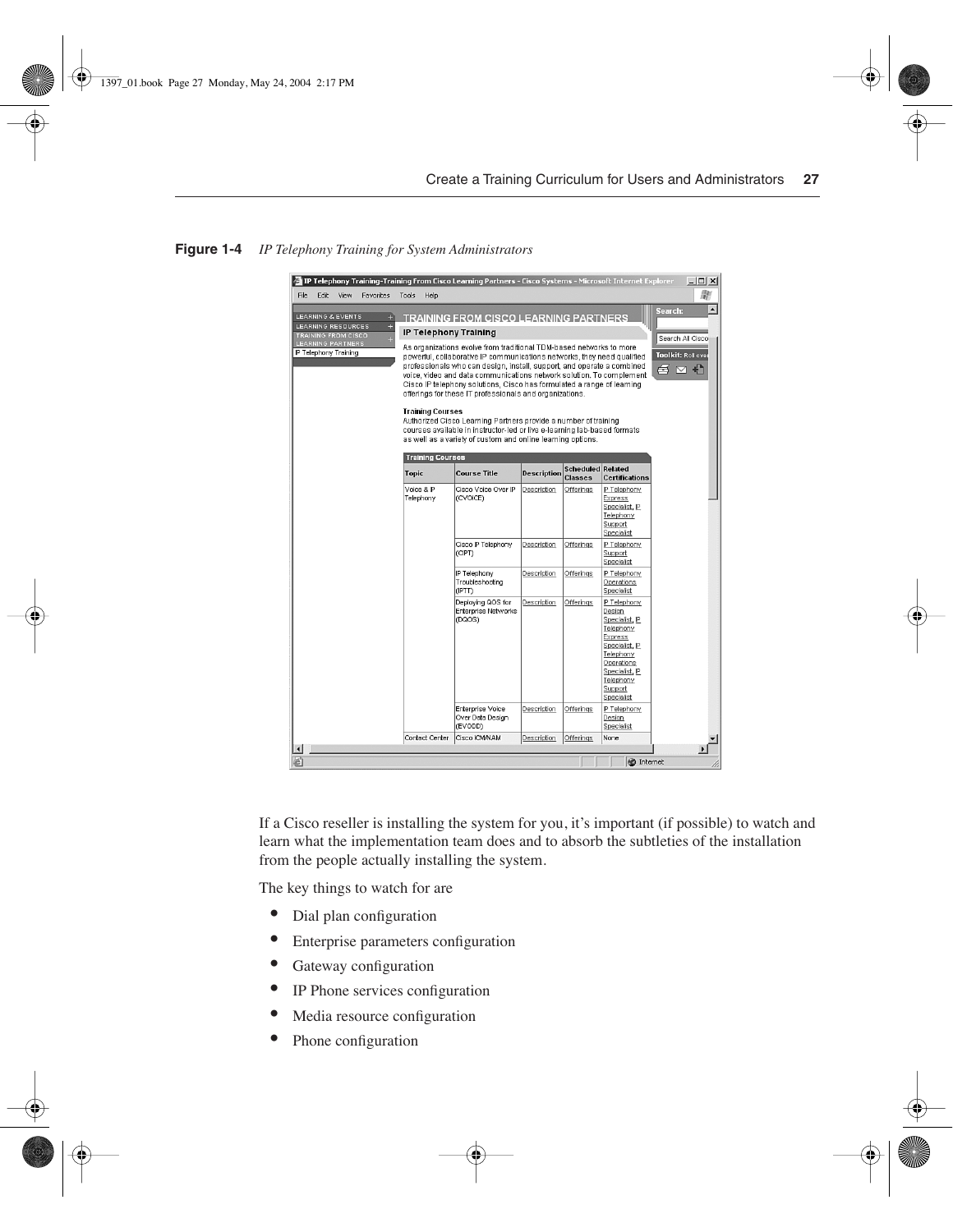Also, you should consider adding the following books to your library:

- *Cisco CallManager Fundamentals: A Cisco AVVID Solution* (ISBN: 1-58705-008-0)
- *Troubleshooting Cisco IP Telephony: A Cisco AVVID Solution* (ISBN: 1-58705-075-7)
- *Cisco IP Telephony* (ISBN: 1-58705-050-1)

Be sure to search ciscopress.com periodically for new IP Telephony- or CallManagerrelated titles and second editions of existing Cisco AVVID Solution books.

# **Establish a Rollout Plan**

A *rollout plan* represents the method you will use to enter phones into the CallManager database and distribute the actual phones to users' desks. A rollout plan should include

- Time of day of phone placement
- How users will be notified of the technician's visit to their offices
- How phones will be connected to the network

The rollout plan is critical to the success of any installation. Without a solid plan, your visits to users' desks will be haphazard, you might forget some users, or you might place the wrong phone models on the wrong desks. Without a plan to keep you on track, you might not finish the rollout on time, which is probably one of the worst things that can happen, especially for a large cutover. On top of that, without the plan, you could find yourself running around the building at 3 A.M. on a Sunday morning looking for someone's office because you didn't have the right floor plan, didn't know that a user moved his or her desk, or couldn't get security personnel to open the necessary doors.

**TIP** Consider investing in a project manager and establish a process for the rollout that includes company engineers working alongside implementation engineers. By doing so, the people who will ultimately be charged with maintaining the system can see how the system was initially configured.

#### **Determine How to Add Phones to the System**

Depending on the size of your rollout, the most labor-intensive job might be placing the phones on users' desks. There are two basic approaches: Use BAT in concert with the Tool for Auto-Registered Phones Support (TAPS) with dummy MAC addresses generated by BAT, or configure all the phones in the system with the actual MAC address and extensions.

To decide between these two approaches, you have to consider the following factors:

Number of phones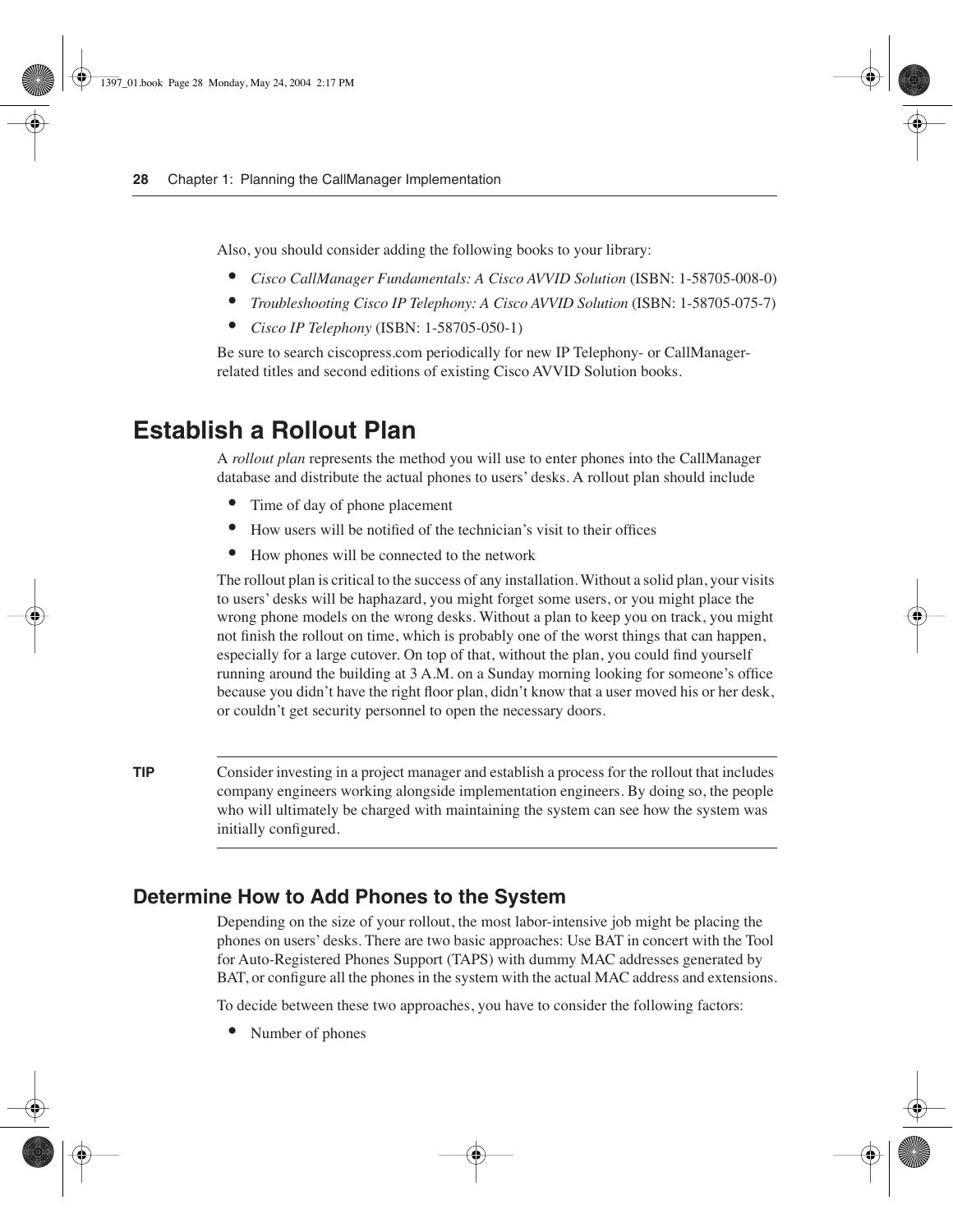- Amount of time to cutover
- Quality of end-user logistics

#### Consideration: Number of Phones

If you are rolling out a large number of phones (more than 200 to 300), it's probably best to use TAPS. With TAPS, you can add the phones to CallManager using dummy MAC addresses, which means you don't have to enter every MAC address for all the phones and associate them with a directory number. Instead, TAPS assigns dummy addresses that are later updated with the phone's actual MAC address when a user dials a specific directory number to download the phone's configuration. Using TAPS means that technicians can simply place the phones and an instruction sheet on users' desks. The instructions should explain how to plug in the phone (if the technicians do not install the phones), dial a specific directory number, and follow the steps to use TAPS. By the time the user hangs up, the phone will have downloaded its specific configuration and will be ready to use.

The TAPS method is relatively low-risk and works well. The downside is that the users must perform some actions to make the phones work; they don't just arrive at work on Monday and find a working phone. TAPS is deployed as part of an IVR through Cisco Extended Services. Extended Services Customer Response Solution (CRS) ships with two ports only, so the maximum number of simultaneous calls that TAPS can accept is two. On a full CRS deployment, the number of simultaneous calls into TAPS depends on the number of licenses you purchase and the number of computer telephony integration (CTI) ports you configure for TAPS. Consult the CRS and TAPS documentation on Cisco.com for installation and configuration information.

- TAPS is documented as part of the Bulk Administration Tool documentation at http://www.cisco.com/univercd/cc/td/doc/product/voice/sw\_ap\_to/admin/bulk\_adm/ index.htm.
- CRS documentation is available at http://www.cisco.com/en/US/products/sw/ custcosw/ps1846/prod\_software\_versions\_home.html.

TAPS is a great tool when used in combination with a single, standard phone model for all users because you don't have to spend a lot of time on the logistics of where specific users sit. When you're installing a system, location is by far the hardest information to gather accurately, especially in a green field installation. The information almost always changes, resulting in people having the wrong phone models.

#### **WARNING** Users with special add-ons such as Cisco IP Phone 7914 Expansion Modules, text telephone (TTY) devices, external encryptors, and external recording devices have to be identified so that the specialized equipment can be delivered to the correct location.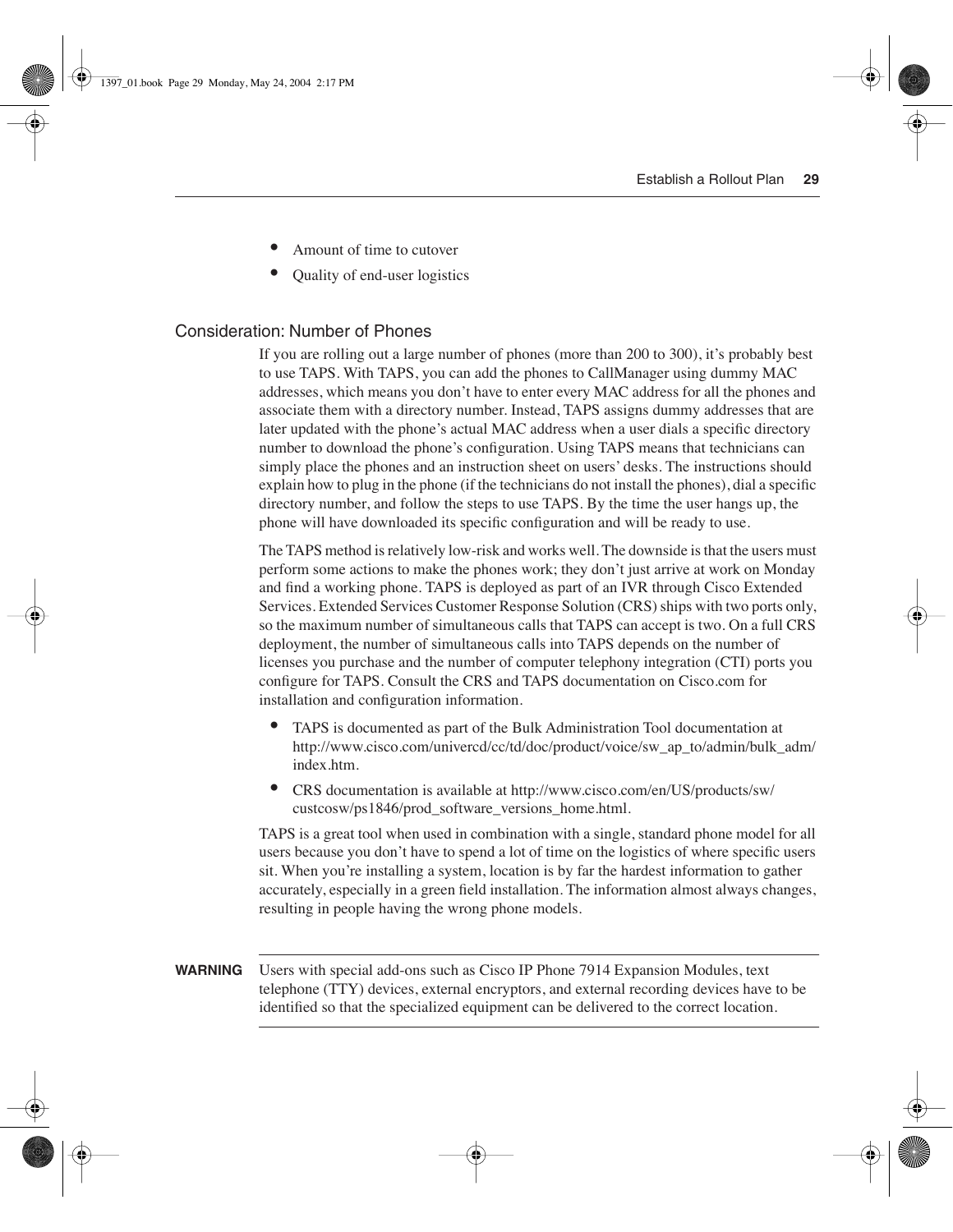A middle-ground approach involves gathering as much user information as possible and having the installer do the TAPS login at install time. The issue with this approach is the uncertainty involved with getting the correct user information.

If you are a Cisco Certified AVVID partner, be sure to have several company employees available on site to help you locate users' offices and cubicles and to open doors. It's also critical to have the support of the security officers at the site. Ask for additional security officers to be on hand to help unlock doors.

#### Consideration: Amount of Time to Cutover

When you're working on a tight schedule, you might not have time to unbox all the phones, enter their MAC addresses in CallManager Administration, and rebox the phones for placement on desks. Using TAPS means you can simply dispatch the phones to the proper locations for placement and have end users dial TAPS to configure their phones. When you have more time during the cutover, you have the luxury of adding the phones' actual MAC addresses into CallManager Administration.

#### Consideration: Quality of End-User Logistics

When you are working in an environment in which you don't have good floor plans for the buildings, you have almost no idea where specific users sit. For that reason, using TAPS in combination with a single, standard phone model for all users (such as Cisco IP Phone 7960) allows you to put phones in every occupied cubicle or office, and people can dial the TAPS number and enter their extensions to download the phone configuration. In addition, there are delicate situations in which getting information about extension numbers can be challenging. Again TAPS helps, because users can enter their own information. If you encounter such a situation during the planning process, it's generally a good idea to make the rollout easier by using a standard phone model for most or all users.

If you have up-to-date floor plans with up-to-date usernames, adding the phones using the real MAC addresses is quite feasible, because you know where people sit, you can count on security to open the doors, and you can plan certain floors for certain nights.

#### Migrating from PBX or Green Field

TAPS is generally very good for green field deployments, because no existing information needs to be converted on a user-by-user basis. However, in certain PBX migration scenarios, especially when direct inward dial (DID) numbers are changed or when phone migrations are happening in small groups (rather than in large batches), using the Bulk Administration Tool (BAT) or manually entering the phones in CallManager Administration is probably a better method.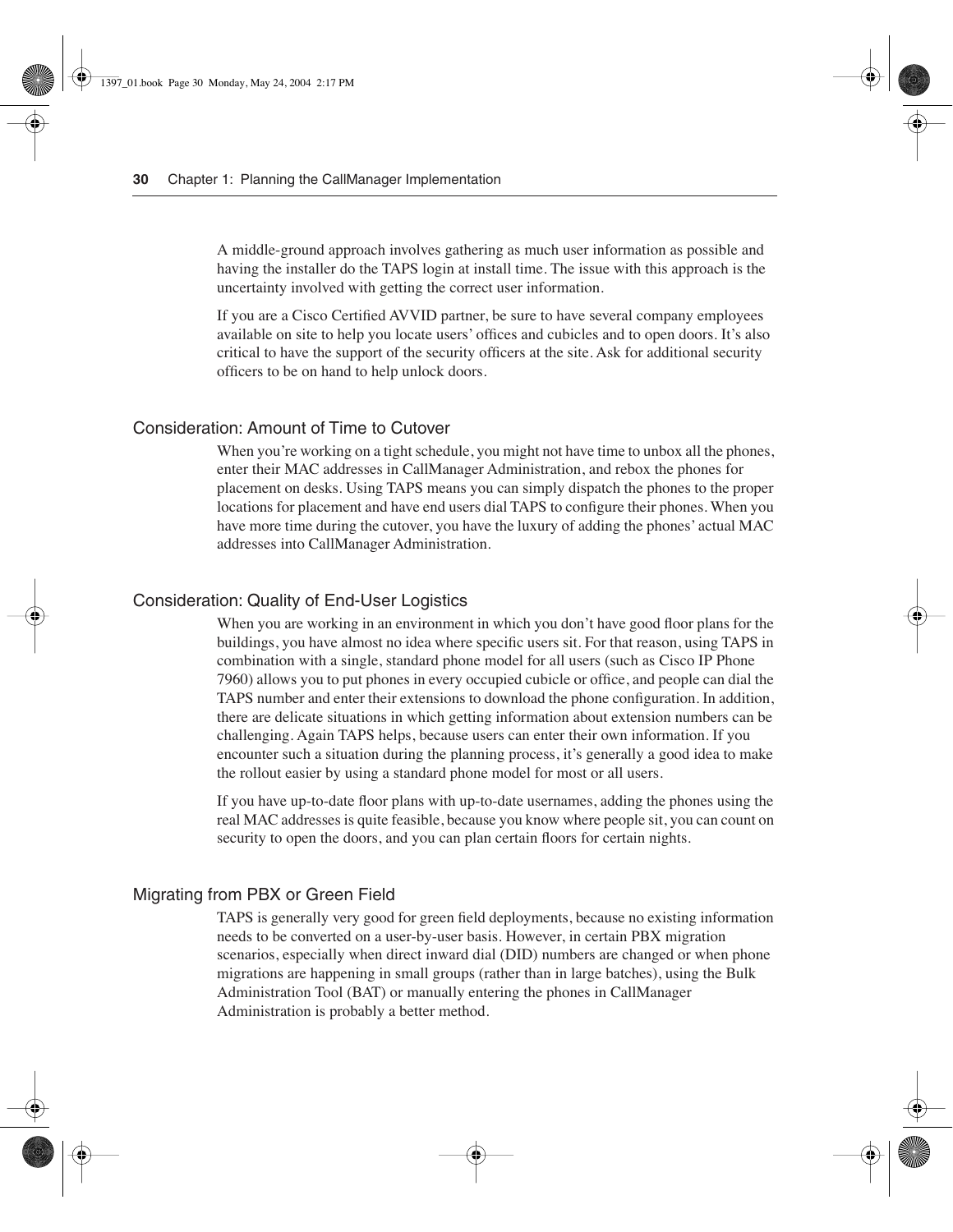### **Determine the Cutover Method**

When planning the system's rollout, you must decide how to migrate from the existing system (if applicable) to the new system. If you're working in a new environment or green field, no cutover choice needs to be made, so you can skip this section.

The following sections discuss the three different ways to migrate a system:

- Flash cut
- PBX migration
- Dual phone

#### Flash Cut

A *flash cut* is a clean break from one system to the other. It often occurs over a weekend. Users go home on Friday and come in on Monday to a new phone system. All original phones are removed, and users begin using the new system immediately.

Flash cuts are best for small organizations and for small remote sites attaching to a larger cluster in a centralized CallManager deployment.

One of the most significant factors in a flash cut is user training and second-day support, which was discussed earlier in this chapter. Without good training before the cutover, there's no way for users to become familiar with the phone until it is on their desks in full production.

Testing the system is critical when doing a flash cut. After the system is installed and configured, it must be thoroughly tested in what is generally a short time frame. Flash cuts require a great deal of precision in the planning phase to ensure readiness.

Most often, the servers are preinstalled and configured in a staging environment before being brought onsite, which makes a flash cut a little more manageable. Instead of a staging environment, you might have had the system running in pilot mode with select users for a few weeks (known as an *alpha cluster*). Even with either of these pre-deployment testing phases in place, second-day support is critical because there are always unforeseen configuration tasks that get missed with high-pressure flash cuts. Users have no alternative phone system after the new system is installed, so having good user support in the first week after the cutover is highly recommended.

For more information about installation, refer to Chapter 3, "Installing CallManager."

#### PBX Migration

PBX migration is the type of cutover that involves connecting tie-lines between CallManager and the existing PBX. *Tie-lines* are simply lines that connect CallManager and the PBX. This method is often used in larger deployments because there is simply no other way.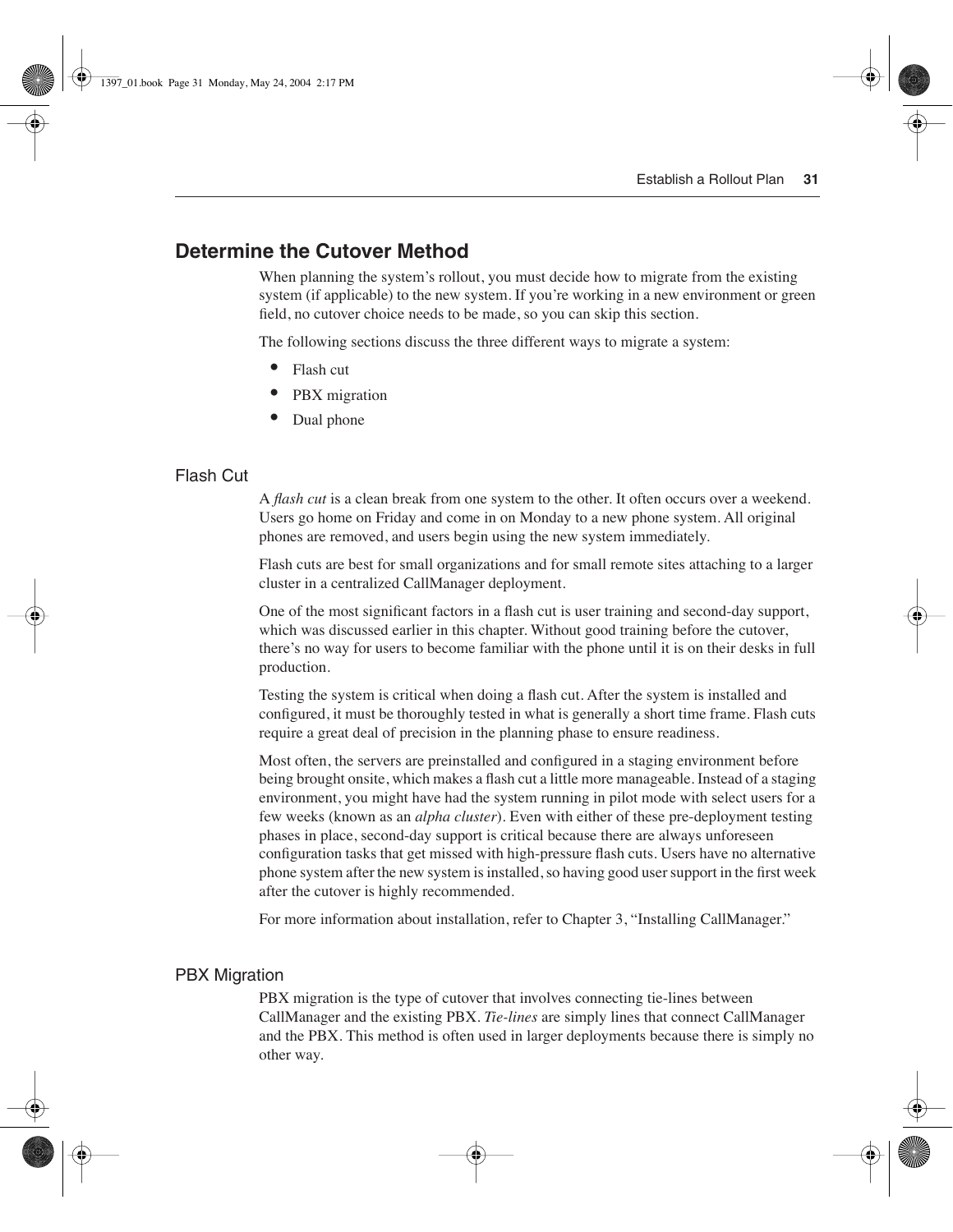In general terms, these kinds of cutovers are used especially when new buildings are put up or remote sites are added to the network. There are groups of users using CallManager, and groups of users using the PBX, and they need to talk to each other.

This method is quite viable, but there are some key best practices you should adhere to:

- **Use Primary Rate Interface (PRI) or Q.SIG when integrating**—These protocols provide the most functionality between the two systems. Things such as calling and called party name display are supported.
- **Have enough tie-line trunks available**—It's better to overprovision the trunking between systems than have too few channels between systems. When integrating systems, you must choose whether the CallManager phones will have their own Public Switched Telephone Network (PSTN) trunks. If the CallManager phones are on a campus, it's recommended that you have them act as extensions off the PBX and use the PBX for inbound and outbound PSTN connectivity. Because of cost and PBX space constraints, you might not be able to overprovision trunks. You might have to migrate tie-lines one at a time, which requires some level of accuracy. One way to get an idea of how many trunks you need between systems is to do a traffic study on the PBX for the groups of users you intend to migrate. For example, say you intend to migrate Building A. If you have the capability, check the call detail records on the PBX to see how much calling the users of Building A actually do. Using this information ensures that you have enough trunks between CallManager and the PBX when you migrate the users. If the CallManager phones are at a remote site, it's best to provision PSTN connectivity directly on CallManager.

For more information about traffic analysis, refer to the "Traffic Analysis for Voice over IP" document at the following link or search Cisco.com for "traffic analysis for VoIP."

http://www.cisco.com/en/US/tech/tk652/tk701/technologies\_white\_paper09186 a00800d6b74.shtml

- **Understand the impact on the attendant operator**—During your migration, you will have some users on the PBX and some on CallManager, which means that any attendant operators need visibility into the busy status of all the phones on the system. If maintaining visibility status of all phones is important to you during the migration, you have to use a console application that supports both platforms. It's impossible to give a recommendation because of the number of variables involved, such as PBX type and supported features. Check with your PBX vendor for supported third-party console applications, and cross-reference them with Cisco's Find a Partner list at http://www.cisco.com/pcgi-bin/ecoa/Search.
- **Establish the voice mail integration method early on, and test**—A difficult and critical decision involves voice mail integration. There are many options. If you decide to use your existing PBX voice mail, you can use a Cisco VG248 gateway and Simplified Message Desk Interface (SMDI) to integrate CallManager. If you have an Octel system with digital interfaces, you can use a Cisco Digital Phone Adapter (DPA).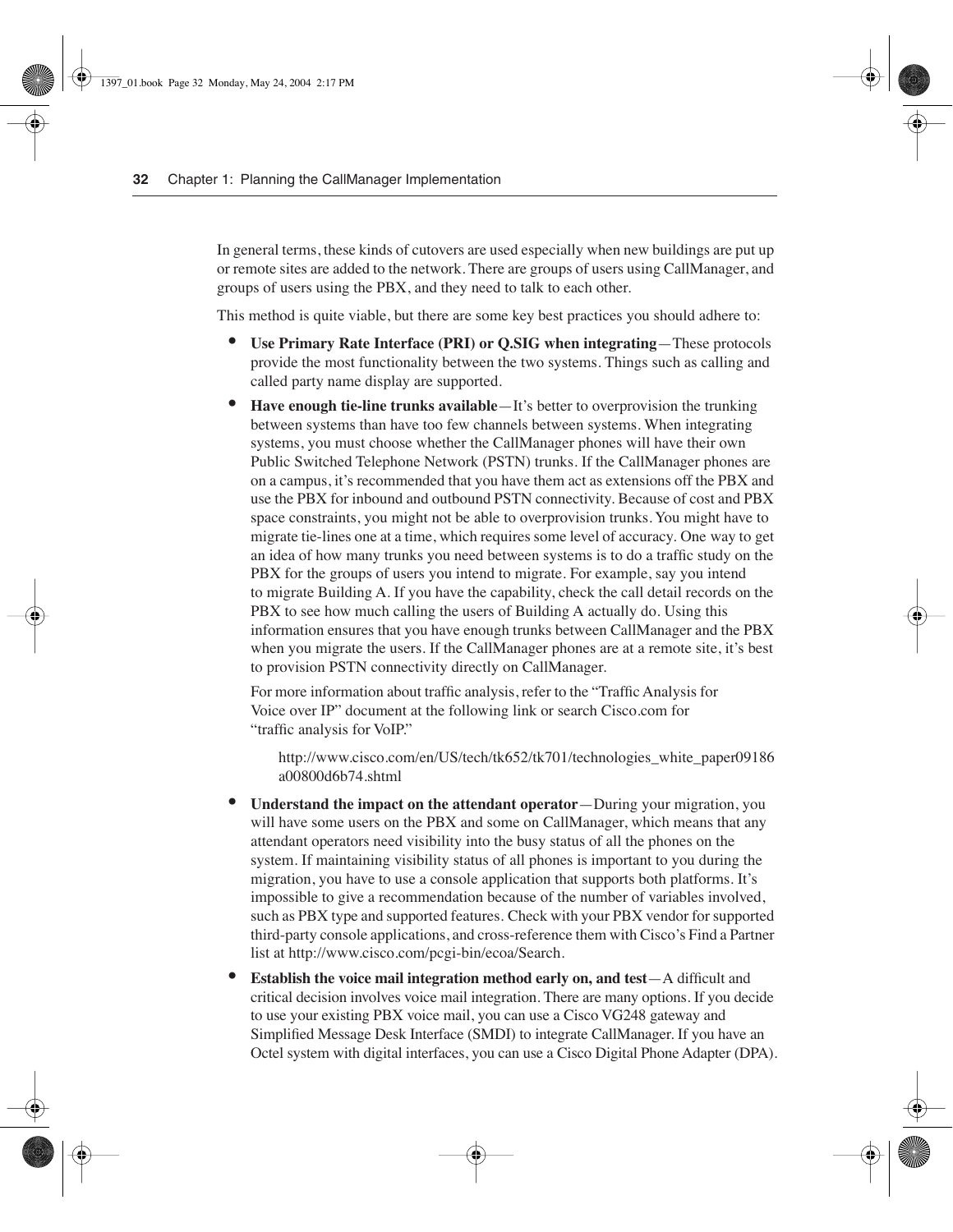If you decide to use Cisco Unity with CallManager and integrate Unity with your existing voice mail system, you can use either the VPIM or AMIS-A protocols. If your PBX voice mail system is an Octel system, you can integrate using Analog Octelnet with the Cisco Unity Bridge. Refer to the "Cisco Unity Interoperability Features and Functionality Comparison" document at the following link or search Cisco.com for "Cisco Unity Interoperability."

http://www.cisco.com/en/US/products/sw/voicesw/ps2237/products\_data\_ sheet09186a00800e9c23.html

Migrating your existing PBX voice mail to Unity is supported by Unity's dual-switch integration feature. For PBX compatibility with Unity, check the *Cisco Unity Bridge System Requirements, and Supported Hardware and Software* documentation at the following link or check the "Supported Phone System Integrations" section of the "Cisco Unity System Requirements and Supported Hardware and Software" document.

http://www.cisco.com/en/US/products/sw/voicesw/ps2237/prod\_pre\_ installation\_guide09186a0080117617.html#31803

#### Dual Phone and Then Flash Cut

Some people managing deployments migrating from a PBX decide to place both CallManager and PBX phones on the users' desks but do not integrate the systems at all. This lets you configure and test CallManager completely and then flash cut the system in one evening.

This approach provides the greatest amount of time to actually roll out the phones, perform the training, complete all the needed testing, and answer all the users' questions and concerns before cutting over to the new system.

At the time of cutover, you have to move the components that CallManager will use from the PBX to CallManager. These components include PSTN trunks, analog stations, and voice mail connections. You also need to power off the PBX.

In addition, this approach provides a degree of safety in that you can simply power on the PBX and move the components back over if a catastrophic event occurs.

The dual phone and then flash cut option is recommended for large campus installations that leave their PBX behind and do not call for integration of CallManager. The sheer number of phones that have to be placed means that a simple flash cut won't work. In some cases you don't want to integrate with the PBX because of a lack of tie-line trunk ports on the PBX or a lack of license for the PRI and/or Q.SIG protocols.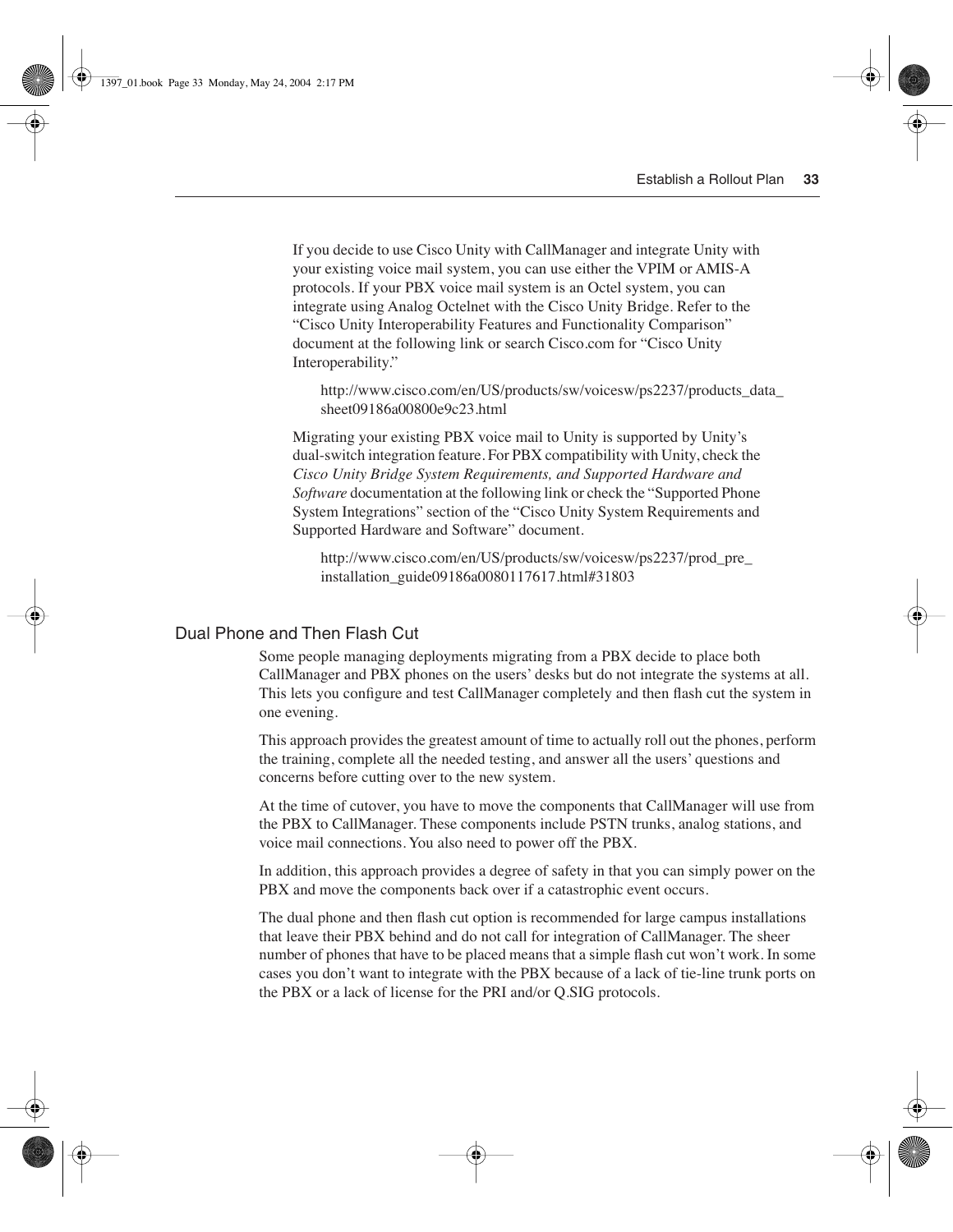## **Create User Information Packets**

A best practice that is too frequently ignored is providing information to the user. Without a list of instructions, second-day support is made much harder because the Help Desk gets overwhelmed with calls.

Be sure to distribute user information packets (leave-behind materials) that give the user the following information:

- Extension (for example, 1000)
- Full DID number (for example, 214-555-1000)
- Voice mail number (internal access number, such as 5000, and external access number, such as 214-555-5000)
- Voice mail password
- Voice mail quick reference
- Phone PIN
- Help Desk number
- Phone user guide
- Name of installation technician
- Date, time, and contact information for phone training

One often-used technique is to print simple business cards with the name of the installer and the Help Desk number. These can be left on the users' chairs or stuck in their keyboards, where they will not be missed.

Without this information, users roam the halls looking for information and are generally not in a good mood on the first day of production. Users who can't acquire the information they need feel that the change from the previous phone system to the new one is a bad idea and that the new system is much harder to use. This significantly reduces satisfaction with the deployment and makes training the users on the new system more difficult.

## **Establish a Second-Day Support Plan**

Most second-day support centers around the following items:

- **Moves, adds, and changes**—Be sure to have a plan to cover the inevitable changes that must occur during the first and second days of production. Have a handful of CallManager configuration people at the ready. The most common changes are the addition of shared lines, fixing incorrect extension numbers, and configuring intercom groups.
- **Additional training**—Users invariably need one-on-one training for certain features and functions. Some of this happens informally within workgroups, but it's important to be ready to do some handholding.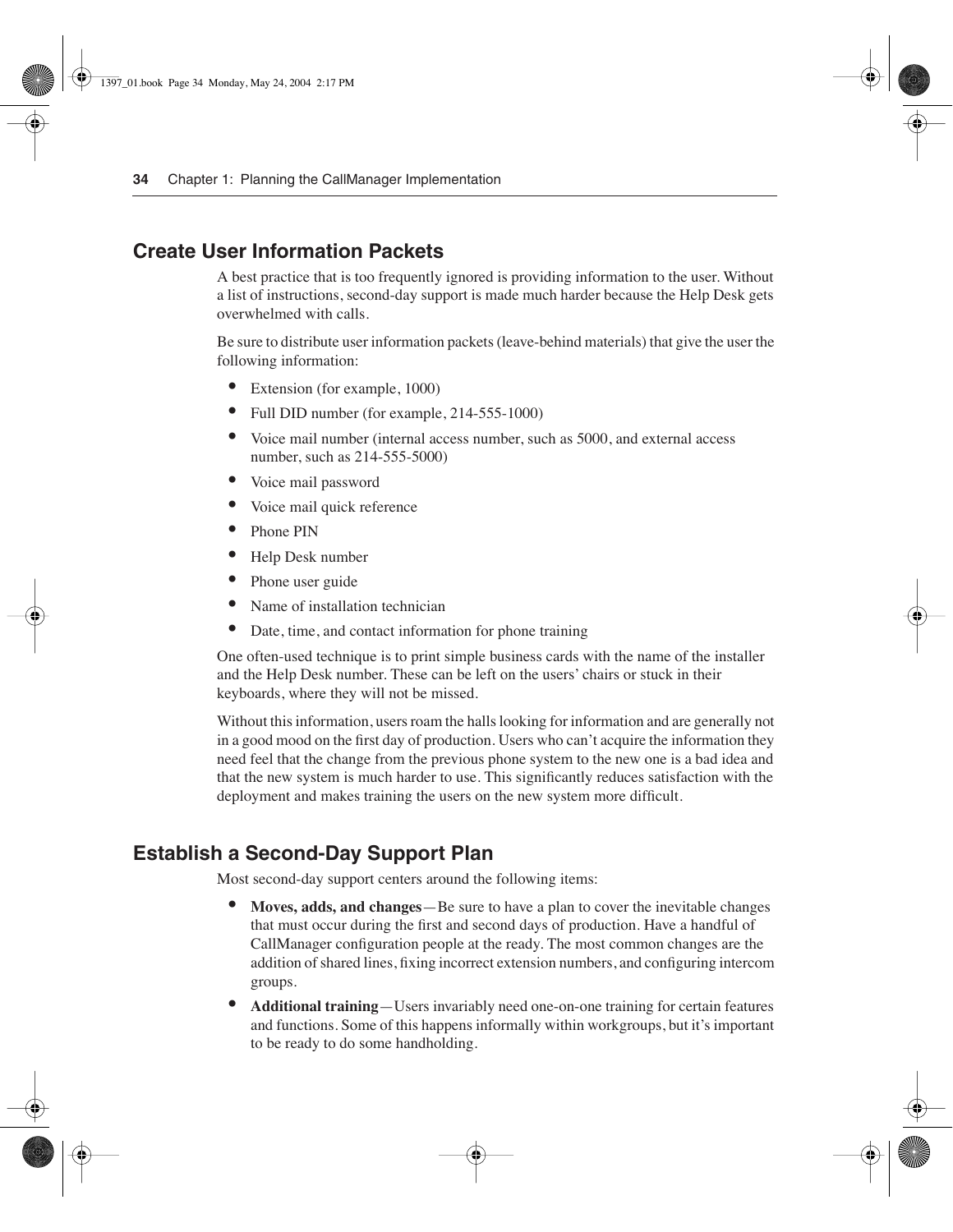**TIP** Appoint certain department members who were trained before the cutover to help fellow team members when they forget how to do certain tasks.

- **Establish a "war room"**—Reserve a dedicated conference room (sometimes called a "war room" during IP telephony deployments) where support staff can all work together to field questions as they arise and make any needed modifications to the system. Having the support team close to each other gives a sense of camaraderie and provides a way for everyone to learn from the problems and solutions that invariably occur during the first week of an installation.
- **Addressing complaints about the process**—This is one of those touchy subjects that always causes consternation among users. Sometimes users just need to vent their frustration with the process and the differences with the new phone system. Be sure to have a sympathetic ear, and be ready to help the user adjust.
- **Broken or missing items in offices**—Installing phones in people's offices sometimes results in damage. Be sure that you have some kind of formal grievance process for users to lodge their complaints and concerns. Sometimes personal items are misplaced or damaged as a result of installing the phone. In general, the network cable from the user's PC is plugged into the back of the phone, and a cable from the back of the phone is plugged back into the computer. This means that the technician installing the phone needs to get at the back of the PC. People have a habit of burying their PCs under lots of personal effects or in hard-to-reach corners of their desks. Be sure to instruct your installation technicians to report any damage. Institute a policy that allows for direct communication with the affected user, and replace damaged items. Being candid about any damage is always the best policy.

#### **Institute a Problem Reporting and Escalation Plan**

During the rollout period, it's important for the system administrator to understand how to get help. In addition, it's important to have the proper staff to address issues in a timely fashion.

The best approach if you need extra help is to use Cisco Advanced Services (shown in Figure 1-5; search Cisco.com for "advanced services"). You also can arrange for a Cisco Certified Partner to supply onsite resources up to two weeks after implementation to handle the influx of issues any new phone system can bring.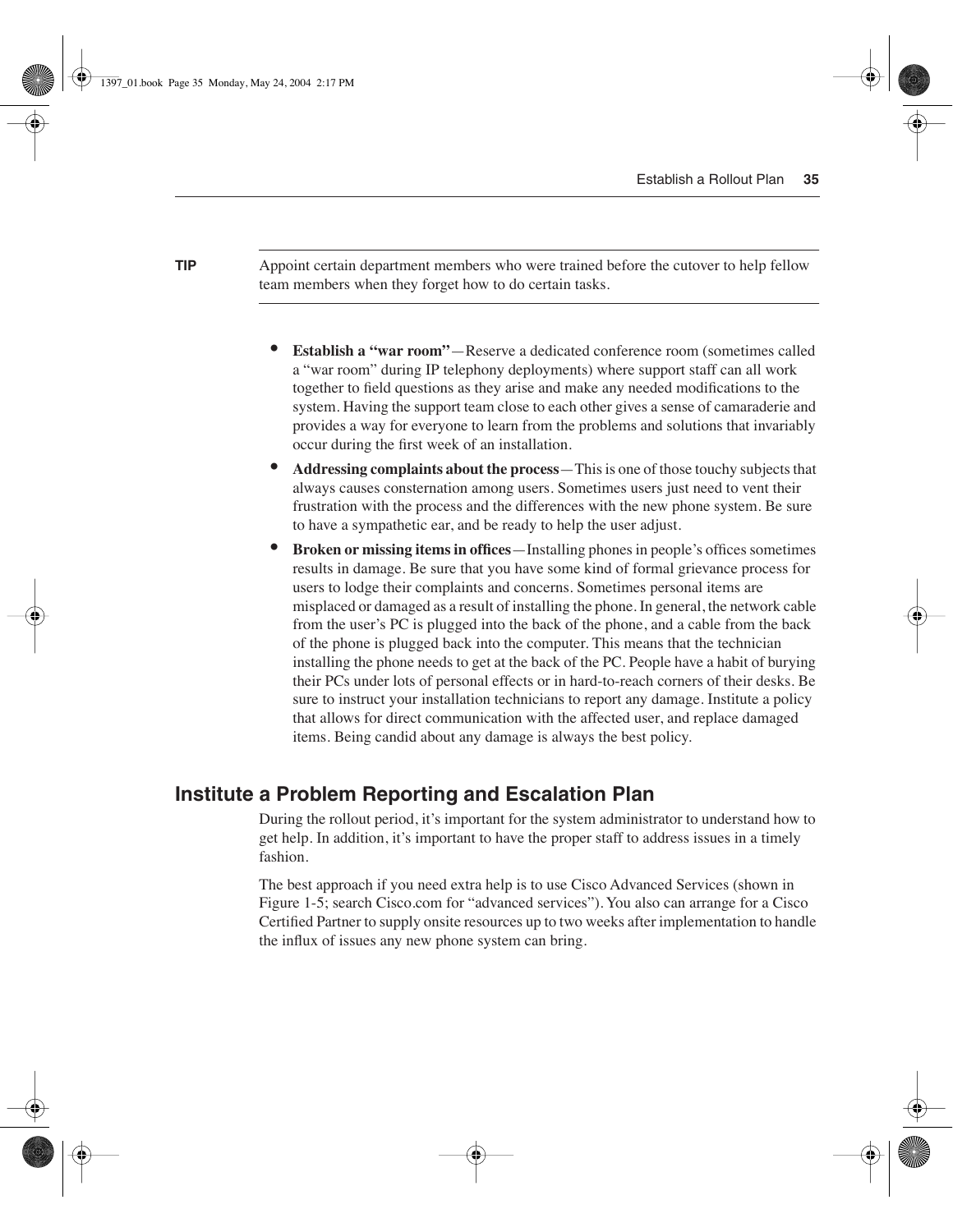

**Figure 1-5** *Cisco Advanced Services Page on Cisco.com*

Companies often are caught short of resources, and customer service levels suffer. Regardless of resource constraints, be sure to set the right expectation with your users during training sessions so that they are not caught by surprise, waiting for problem resolution.

It's also important to have an escalation plan for employees who have critical needs. Be sure to have all Cisco Technical Support contracts and support numbers handy, and be ready to prioritize your users' needs. Again, increasing the size of your staff is highly recommended in the first two weeks of implementation.

## **Establish Operations Procedures**

It's extremely important to synchronize the network operations team with the telephony operations team to ensure that network connectivity is not spontaneously interrupted. One of the biggest problems you'll face is that your phones are up and working, but you don't have an operations and management infrastructure in place. One of the first things you should do is create an e-mail/voice mail distribution list that includes either the heads of all departments or all users so that you can keep the relevant personnel informed when changes will occur.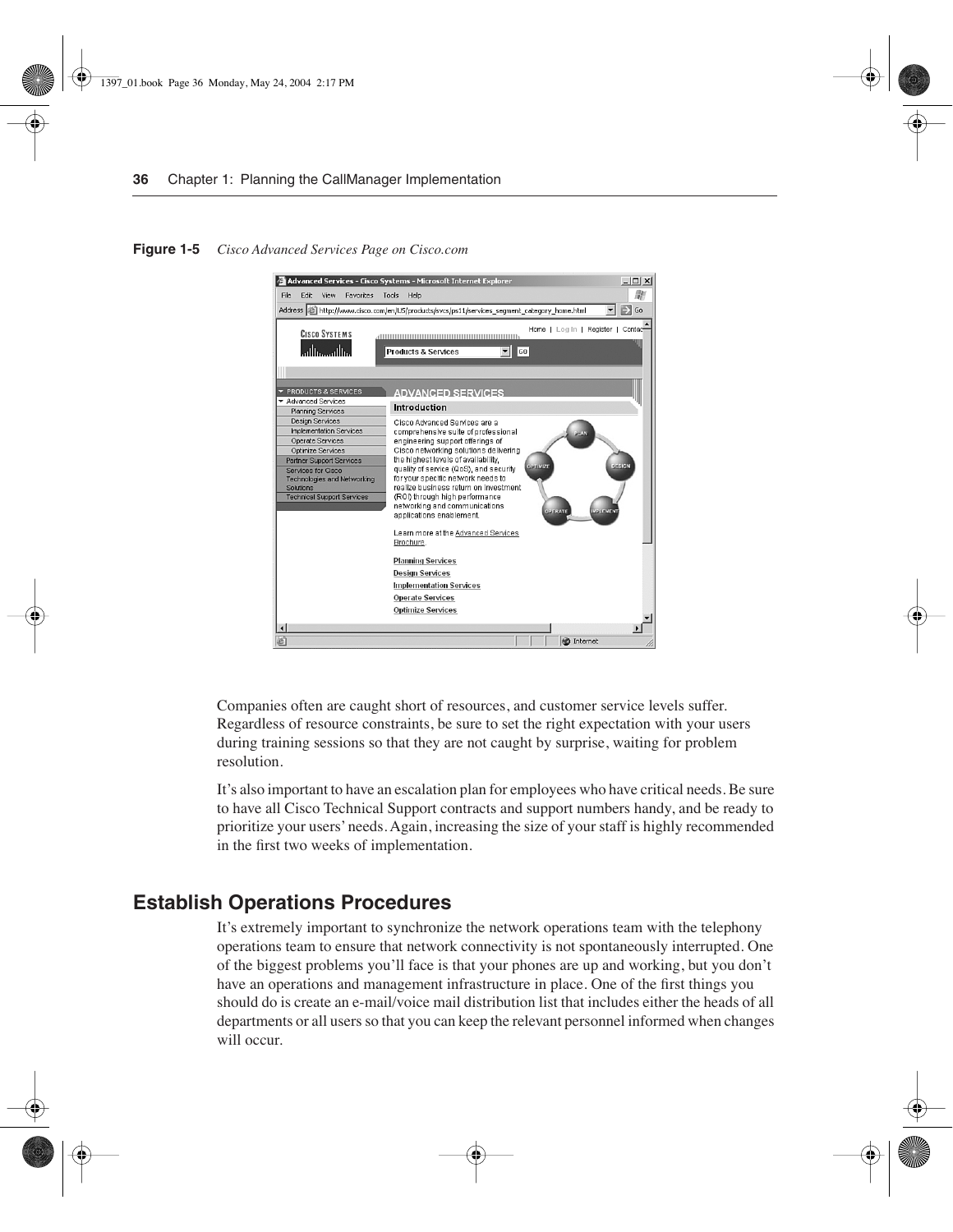Operations tasks include the following:

• **Scheduled network upgrades**—One of the biggest issues you could face is that random network engineer who constantly reboots switches and routers in the middle of the day because there's a problem or because a switch needs to be upgraded. Each time this happens, phone service or supplementary services such as conferencing might go down for some or all of your users.

It's critical to establish a regular outage window in which to perform upgrades. In addition, it's important to establish an e-mail or voice mail distribution list to alert all involved parties to any planned or unplanned outages.

Voice is one of the most critical applications you can put on a network. You need to ensure that the telephony operations personnel are aware of any network maintenance activity. Many unplanned phone outages are caused by simple lack of communication.

**NOTE** Check the section "Subscribe to the CallManager Notification Tool to be Advised of New Fixes, OS Updates, and Product Patches" in Chapter 6 to learn how to be automatically notified each time Cisco approves a CallManager fix, OS update, or product patch.

- **Scheduled application server upgrades**—It's important that you avoid taking down your voice systems every time a new patch or software version is released. You need to have a schedule and a procedure that alerts people that an upgrade is taking place. Be sure to document and send e-mail to your users if any changes in phone behavior occur. No one likes to be surprised when something as seemingly simple and basic as phone operation suddenly changes without warning.
- **Scheduled dial plan changes**—Sometimes making changes to the dial plan necessitates the restarting of CallManager services. Do not make major changes to the dial plan in the middle of the day and start resetting services, which causes calls to terminate without warning. Bring up new circuits and connect to other systems during a scheduled maintenance window using a standard change control procedure, not during regular production hours when a large number of users are affected.
- **Scheduled new application deployment**—When bringing new applications online, whether call center applications, Emergency Responder, Cisco MeetingPlace, and so on, it's important to use a scheduled outage window to perform these installations. Even with proper testing before deployment, you can't be 100 percent certain of the impact the application will have on the network until you deploy it, and it's best to not affect production users.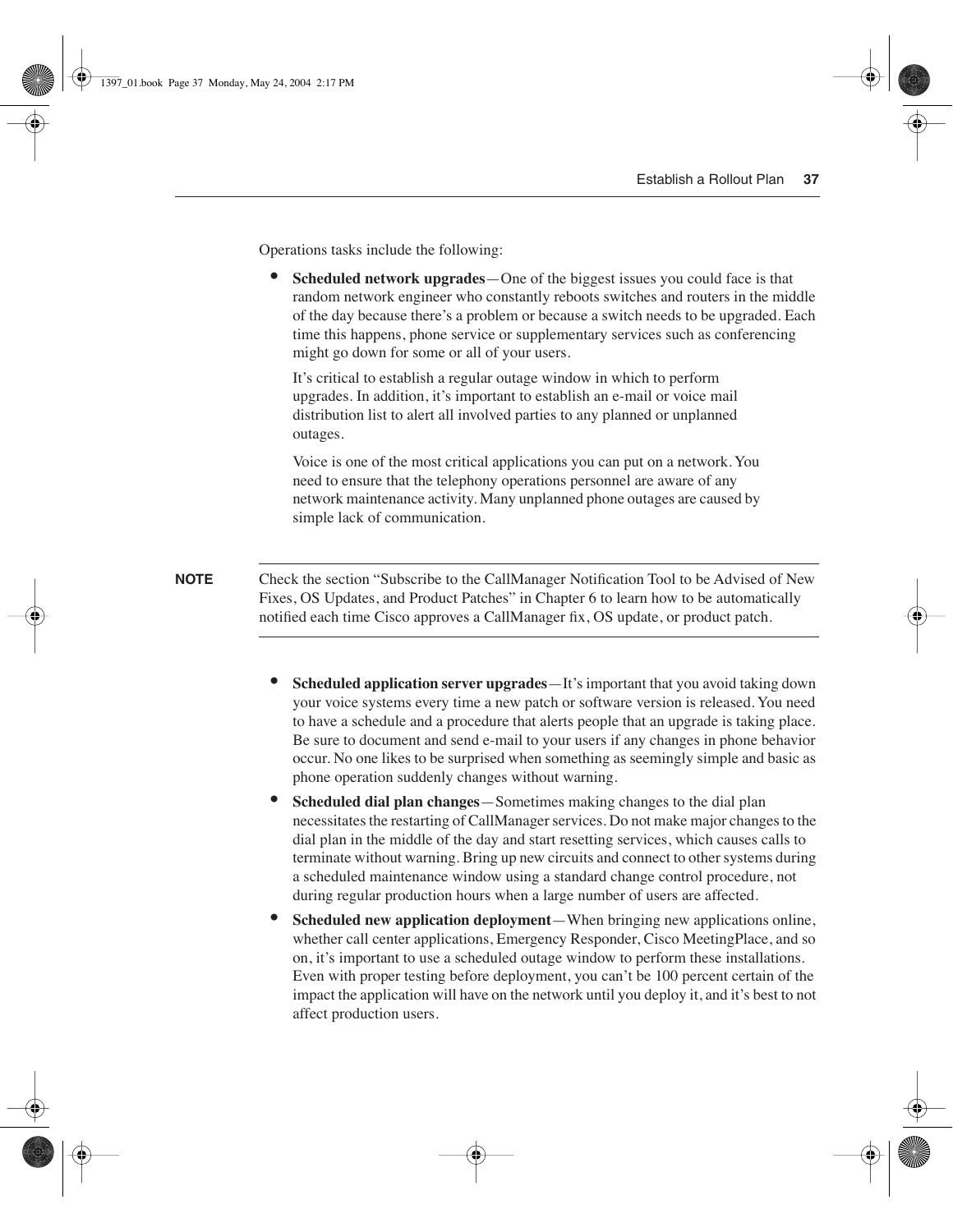- **Scheduled media resource moves, adds, and changes**—If you intend to change conference, MOH, or media termination point (MTP) configurations, do so during a standard change control window, not during production hours.
- **Scheduled gateway moves, adds, and changes**—If you need to make changes to gateways, do so during a scheduled change control window. In almost every case, gateways need to be reset for the changes to take effect. Resetting a gateway during production hours most likely results in dropped calls, so it's best to make necessary changes when they least affect users (nonproduction hours).
- **Established change management procedures**—This is where some companies fall flat: They let their staff make fundamental changes to the system without following a change management procedure. In one real-life example, a company changed the name of its gateway routers during business hours, causing a major outage, but no one on the voice team knew anything about the changes. Because the voice team didn't know about the change, they didn't change the Media Gateway Control Protocol (MGCP) name in CallManager Administration. Therefore, the company suffered an outage while troubleshooting the issue. Establishing a change management and control procedure that includes everyone involved is important. See the "Change Management: Best Practices White Paper" at the following link or search Cisco.com for "Document ID 22852."

http://www.cisco.com/en/US/tech/tk869/tk769/technologies\_white\_paper 09186a008014f932.shtml

# **Summary**

Planning, designing, and implementing a Cisco IP Telephony solution is a much more manageable task if you carefully consider each step before moving on to each subsequent step. Efficient installation starts with a good plan that ensures a smooth, methodical, and successful deployment of the complete CallManager solution.

In addition to the resources discussed in this chapter (Cisco certified training, Cisco partners, Cisco Advanced Services, other Cisco Press books), periodically check the Technical Support website (http://www.cisco.com/en/US/support/index.html > *click the link to* **Technology Support** > *choose the* **Voice** *category*). This website provides articles on all aspects of voice technology, as shown in Figure 1-6.